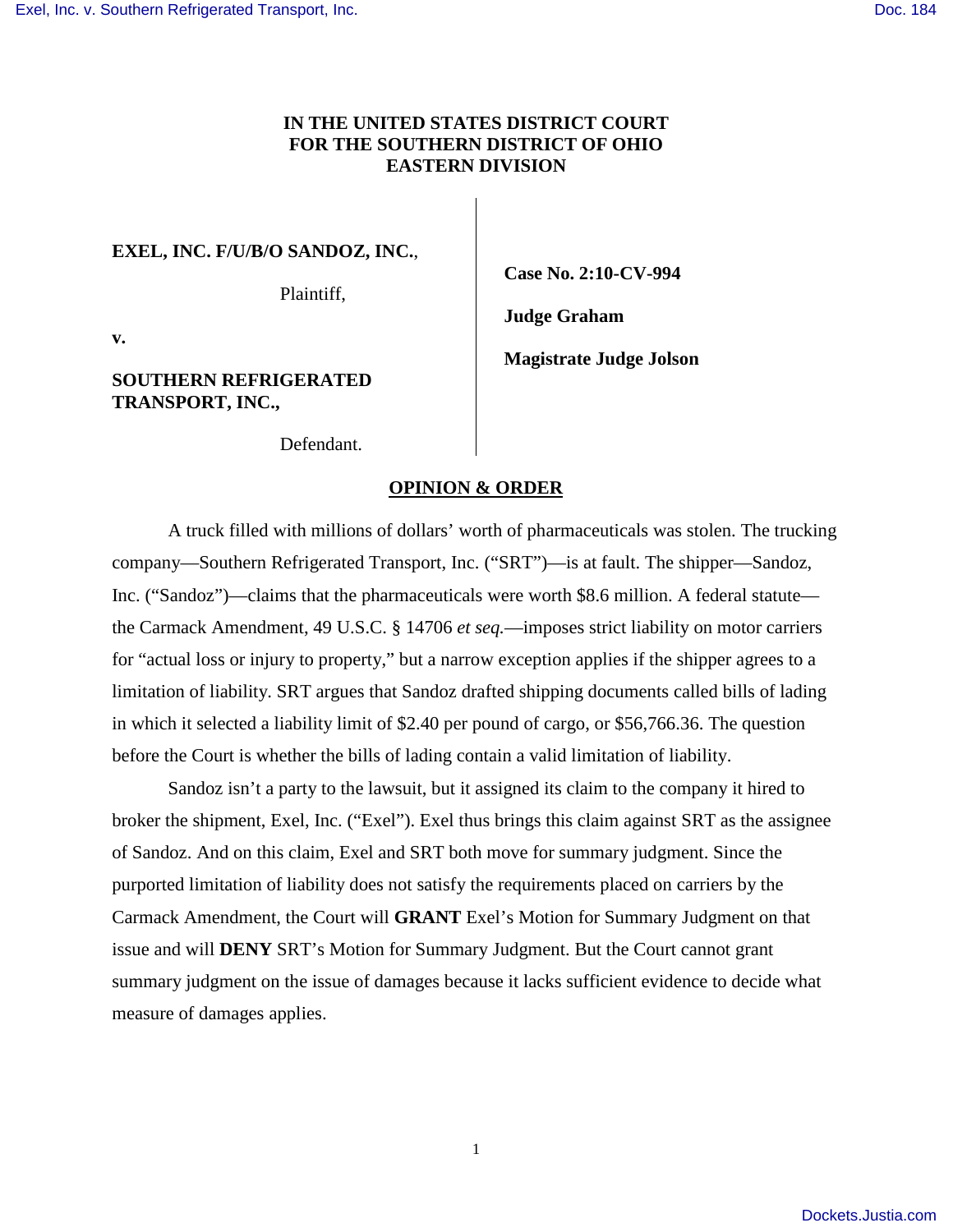#### **I. Background**

#### **A. Factual Background**

The facts have been summarized many times throughout this case, most recently by the Sixth Circuit in its opinion vacating this Court's judgment and remanding the case for further proceedings. *Exel, Inc. v. S. Refrigerated Transp., Inc.*, 807 F.3d 140 (6th Cir. 2015). Before reciting the facts of this case, it's important to define a few terms that will be used throughout this discussion. There are three relevant parties: Sandoz, the pharmaceutical company; Exel, which brokered the shipment of Sandoz's goods; and SRT, which transported the goods by truck. Three terms apply to these parties throughout the discussion.

 A "shipper" is "[s]omeone who ships goods to another." *Shipper*, *Black's Law Dictionary*  (10th ed. 2014). Here, Sandoz is the shipper.

A "carrier" is "[a]n individual or organization (such as a shipowner, a railroad, or an airline) that contracts to transport passengers or goods for a fee." *Carrier*, *Black's Law Dictionary* (10th ed. 2014). Here, SRT is the carrier.

A "broker" is "[a]n agent who acts as an intermediary or negotiator, esp. between prospective buyers and sellers; a person employed to make bargains and contracts between other persons in matters of trade, commerce, or navigation." *Broker*, *Black's Law Dictionary* (10th ed. 2014). More specifically to this context, "[t]he Interstate Transportation Act defines 'broker' as 'a person, other than a motor carrier or an employee or agent of a motor carrier, that as a principal or agent sells, offers for sale, negotiates for, or holds itself out by solicitation, advertisement, or otherwise as selling, providing, or arranging for, transportation by motor carrier for compensation.'" *Exel*, 807 F.3d at 149 n.7 (quoting 49 U.S.C. § 13102(2)). Here, Exel is the broker.

The Sixth Circuit recited the facts as follows:

SRT is a motor carrier that provides transportation of cargo in interstate commerce. Exel, a freight broker, arranges for the transportation of its customer's commodities. In December, 2007, Exel and SRT executed a Master Transportation Services Agreement (MTSA). The MTSA is a standard agreement that Exel executes with any carrier it hires to transport its clients' goods. It establishes non-exclusivity, delineates various delivery terms, sets forth the billing arrangements and insurance requirements, and prescribes other terms that govern the parties' ongoing relationship. It does not contain shipment-specific terms.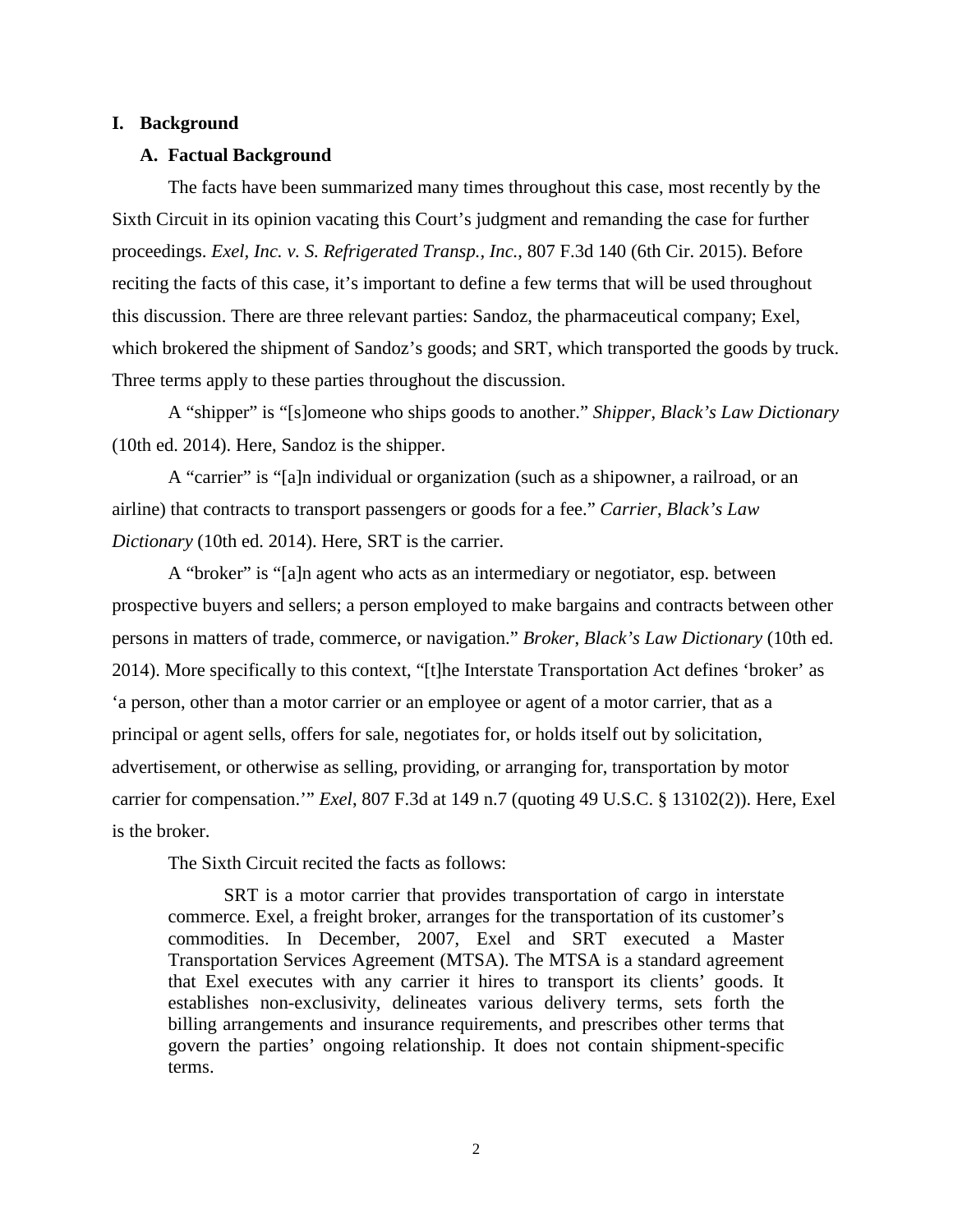Section 4 of the MTSA states that Exel will issue freight receipts for each shipment. Further, "[i]f a bill of lading<sup>[1](#page-2-0)</sup> is issued as a freight receipt, any terms, conditions or provisions" in the bill of lading "shall be subject to and subordinate to the terms of" the MTSA, and "in the event of a conflict," the MTSA "shall govern." The MTSA also provides that SRT "shall be liable" to Exel for any "loss" to commodities shipped pursuant to the agreement, and that the "measurement of the loss . . . shall be the Shipper's replacement value applicable to the kind and quantity of Commodities so lost . . . ."

Sandoz, who is not a party to this litigation, is one of Exel's customers. In November, 2008, Exel arranged for SRT to transport a shipment of Sandoz's pharmaceuticals from Exel's warehouse in Mechanicsburg, Pennsylvania, to Memphis, Tennessee. Before the shipment, Exel prepared five documents, designated as bills of lading, on Sandoz's behalf. Exel personnel loaded the pharmaceuticals onto SRT's container. Exel personnel signed the bills of lading and gave them to the SRT driver, who also signed them.

The bills of lading include the number of units to be transported, the weight of each shipment, and special instructions for delivery. In the section labeled "KIND OF PACKAGES, DESCRIPTION OF ARTICLES SPECIAL MARKS EXCEPTIONS" the freight is designated as "Drugs or Medicines Non Hazardous." The freight is labeled "Item 60000 Class 85, RVNX \$2.40." Neither of the latter terms is defined in the bills of lading.

The bills of lading contain the following "certification" language:

Carrier, SFRI ... RECEIVED, *subject to the classifications and Tariff, in effect on the date of issue of this bill of lading* ... The Proper[sic] described below, in apparent good order, ... which said carrier ... agrees to carry ... that every service to be performed hereunder shall be subject to all terms and conditions of the Uniform Domestic Straight Bill of Lading ... in the applicable motor carrier classification or tariff<sup>[2](#page-2-1)</sup> if this is a motor carrier shipment. Shipper *hereby certifies that he is familiar with all the said terms and conditions of the said bill of lading set forth in the classification or tariff which governs the transportation of this shipment and the terms and conditions are hereby agreed to by shipper and accepted by himself and his assigns.* 

<span id="page-2-0"></span><sup>&</sup>lt;sup>1</sup> "A bill of lading 'records that a carrier has received goods from the party that wishes to ship them, states the terms of carriage, and serves as evidence of the contract for carriage.'" *Exel*, 807 F.3d at 150 (quoting *Norfolk S. Ry. v. James N. Kirby, Pty. Ltd.*, 543 U.S. 14, 18–19 (2004)).

<span id="page-2-1"></span><sup>&</sup>lt;sup>2</sup> "The Fourth Circuit has explained that [t]he term 'tariff,' even when still used by shippers and carriers out of habit, is now merely a contractual term with no effect apart from [its] status as a contract." *Exel*, 807 F.3d at 153 (quoting *ABB Inc. v. CSX Transp., Inc.*, 721 F.3d 135, 138 (4th Cir. 2013)) (internal quotation marks omitted).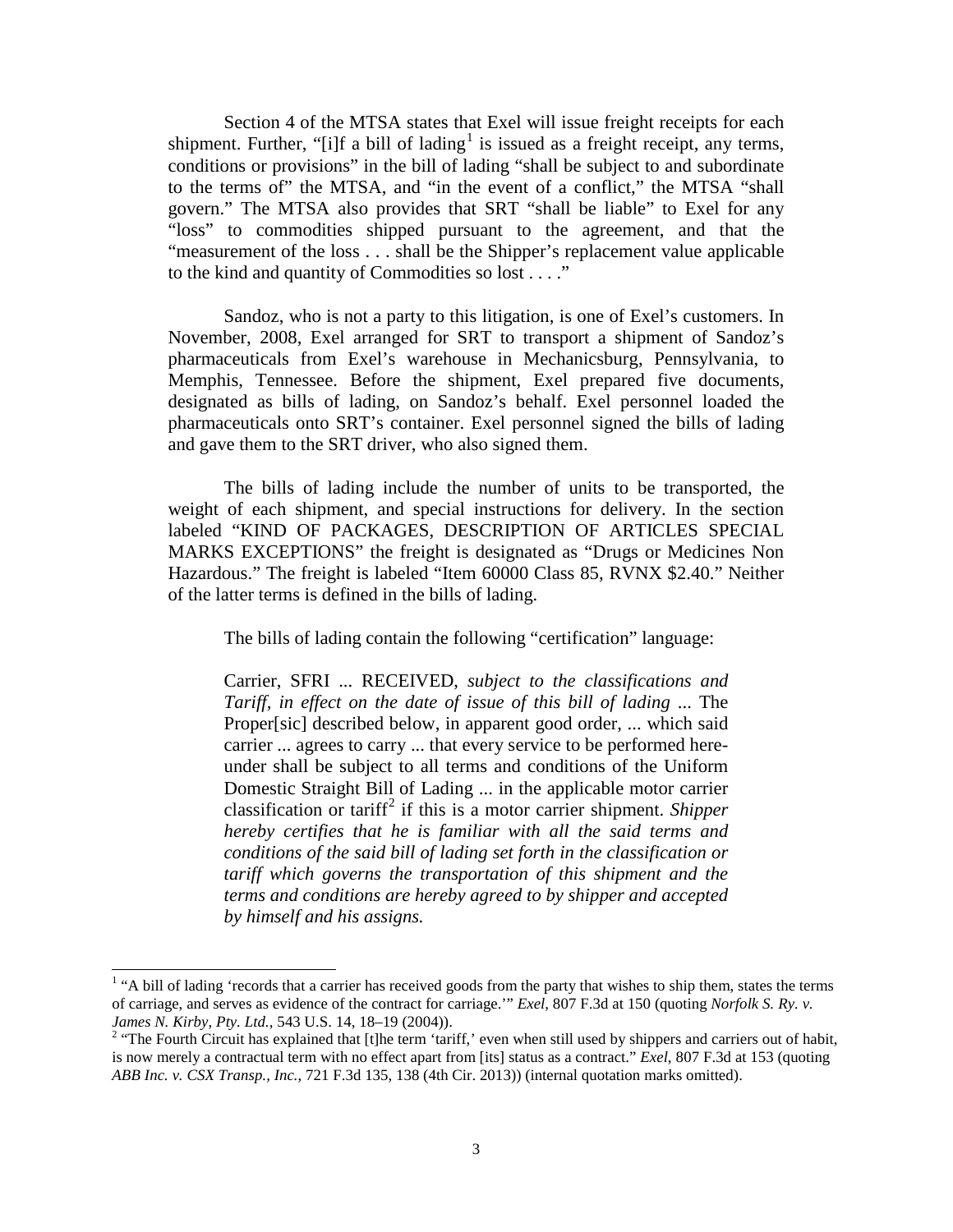(Emphases added). The bills of lading also have a "declared value" box:

NOTE–Where the rate is dependant [sic] on value, shippers are required to state specifically in writing the agree[sic] or declared value of property. The agreed or declared value on the property is hereby specifically stated by the shipper not to be not exceeding  $\rule{1em}{0.15mm}$  per  $\rule{1em}{0.15mm}$ .

No value is declared on the bills of lading.

"RVNX" is not defined in the bills of lading. According to SRT, RVNX is an abbreviation for "Released Value Not to Exceed"—it is a per pound limit of liability for any claim against the carrier related to the loss or damage of the cargo, calculated by multiplying the per-pound limit of liability by the weight in pounds of the cargo.

On November 7, 2008, the SRT truck carrying the Sandoz shipment was stolen and the goods were never recovered. On November 14, 2008, Sandoz made a claim for the lost goods with Exel.

The November lost shipment was not the first cargo loss involving Sandoz, Exel, and SRT. Three months prior, on August 24, 2008, a SRT truck carrying Sandoz's cargo was stolen near Memphis, Tennessee, and the goods were never recovered. Exel submitted a written notice of claim to SRT pursuant to the MTSA, seeking full value recovery of the August shipment based on replacement cost for the shipment, which SRT paid (although the amount at issue was much less). Also after the August 24 theft, SRT allegedly agreed to assign Sandoz–Exel shipments to SRT's Constant Security Program (CSP), which requires that a truck never be left unattended. Exel admits that neither Exel nor Sandoz paid SRT for any special handling under the CSP, but maintains that "SRT apparently chose to absorb the cost of the CSP in order to keep" Exel's business.

Thus, on December 9, 2008, Exel submitted on behalf of Sandoz a claim to SRT pursuant to the MTSA demanding the full replacement value of the November shipment, \$8,583,631.10. This time SRT denied the claim, stating that its recovery was limited to \$56,766.36, based on the terms in the bills of lading, namely the "RVNX \$2.40", times the weight of the cargo. In a letter dated January 29, 2009, Martin Gargiule, Director of Finance in Business Planning and Analysis Group for Sandoz, reiterated its position that "Sandoz holds Exel fully liable for the Claim, and demands payment for the claim in the amount of \$8,585,631.10," and that "Sandoz therefore rejects Exel's position that it is not liable for the loss, or that Sandoz must look to the carrier for recovery."

On October 18, 2010, Sandoz assigned its rights and interests in the second lost cargo to Exel. On November 5, 2010, Exel, "for the use and benefit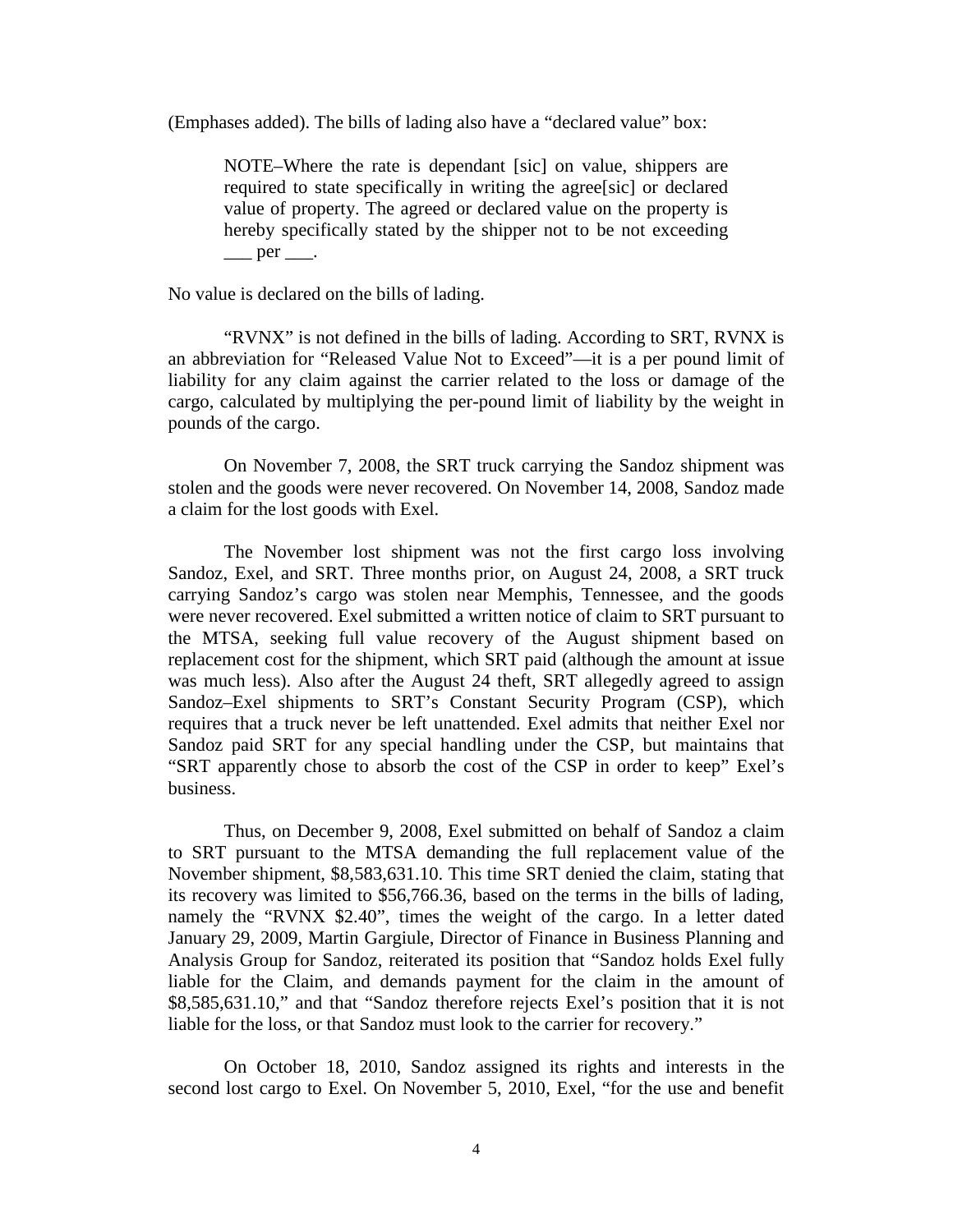of" Sandoz, filed a complaint against SRT, alleging (1) breach of contract (Count I); (2) breach of bailment (Count II); (3) breach of the ICC Termination Act (previously the Carmack Amendment) (Count III); and (4) a request for a declaratory judgment to determine "whether the terms of the Agreement or the terms of the bills of lading govern the claim for damages in this matter" (Count IV). Exel sought \$8,583,671.12 in damages.

*Exel*, 807 F.3d at 143–45 (footnotes omitted).

### **B. Procedural History**

Exel presented four claims in its Complaint. Count I was for breach of contract. Count II was for breach of bailment. Count III was for breach of statutory duties under the Carmack Amendment. Count IV was for declaratory judgment.

 The Court granted judgment on the pleadings for SRT on Counts I and II, declined to exercise jurisdiction over Count IV, and found that Count III presented a viable claim. (Doc. 24). The parties then submitted cross-motions for summary judgment as to Count III. (Docs. 29 & 30). After oral argument, and after hearing about the MTSA for the first time, the Court sua sponte reconsidered its decision and determined that Count IV stated a claim for breach of contract brought by Exel on its own behalf under the MTSA. (Op. & Order at 3, Doc. 49). The Court ordered supplemental briefing on the issue. (*Id.*). The Court then denied the parties' crossmotions for summary judgment without prejudice. (Op. & Order at 12–13, Doc. 59). At this stage, Counts III and IV were still viable, and the parties filed renewed cross-motions for summary judgment.

 In August 2014, the Court granted summary judgment to Exel on Count IV, awarding it \$5,890,338.82 in damages, which later increased to over \$7 million with prejudgment interest. (Doc. 112). In doing so, the Court held that Exel's declaratory judgment claim was not preempted by the Carmack Amendment, which made it unnecessary to discuss Exel's claim under the Carmack Amendment (Count III).

 The Court granted summary judgment to Exel because the parties had signed the MTSA, which apportioned liability amongst the parties with SRT bearing the loss if the goods were in its possession at the time of the loss. The MTSA measured the loss as "the replacement value applicable to the kind and quantity of Commodities lost." (MTSA at ¶ 9b, Doc. 97-6). Exel presented unrebutted testimony that the replacement value of the lost goods was \$5,890,338.82, so the Court entered judgment for Exel in that amount plus prejudgment interest. (Op. and Order at 17).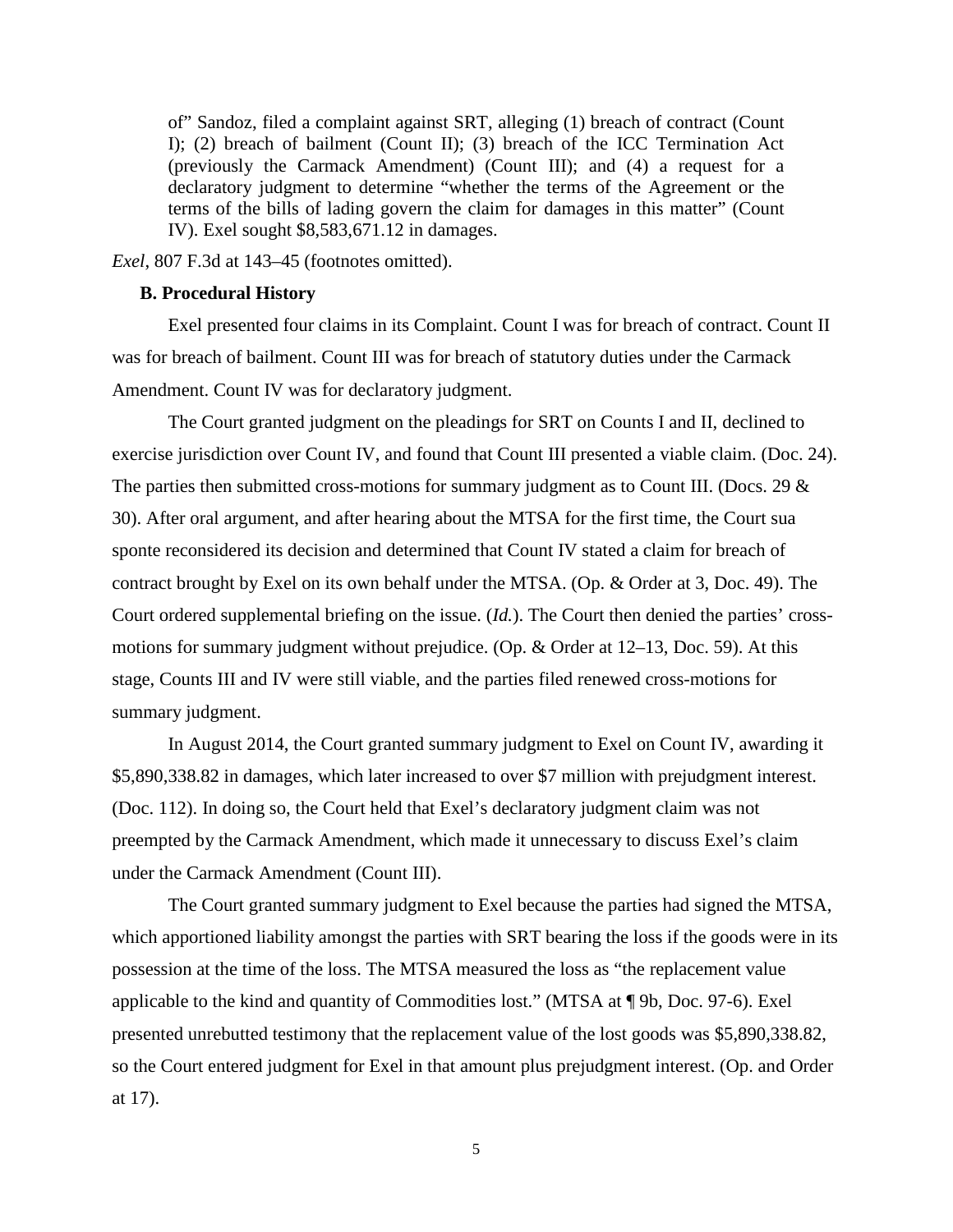SRT appealed the Court's grant of summary judgment on Count IV, and Exel filed a conditional cross-appeal of the dismissal of Count III. The Sixth Circuit held that Exel lacked standing to bring a breach-of-contract claim under the MTSA "because it suffered no injury and . . . the Carmack Amendment provides the exclusive cause of action in this case." *Exel*, 807 F.3d at 149. There was no evidence in the record to indicate that Exel was contractually liable to Sandoz for the lost pharmaceuticals; therefore, the lost pharmaceuticals were no loss to Exel, only Sandoz. Exel had no standing of its own, regardless of the MTSA, to sue SRT for the lost pharmaceuticals. Since Count IV was the basis for the damages award, the Sixth Circuit vacated that award. Exel can no longer maintain its own breach-of-contract claim under Count IV of its Complaint.

In Exel's conditional cross-appeal, it first argued that even if the Carmack Amendment applied to its claim, the Carmack Amendment permits it to enter into a contract with a carrier and have that contract assign liability. The MTSA is that contract. The Sixth Circuit rejected this argument, holding that "only a 'shipper and a carrier' can enter into an agreement waiving rights under the statute." *Id.* at 149 (quoting 49 U.S.C. § 14101(b)(1)). "[T]he Carmack Amendment does not provide Exel, as a non-shipper broker, with a direct cause of action. Thus, Exel cannot sue under the Carmack Amendment for breach of the MTSA." *Id.*

But the Sixth Circuit did return one claim to the district court: Exel's assigned claim from Sandoz. The Sixth Circuit held that Sandoz had a claim "against SRT under the bills of lading," Sandoz assigned that claim to Exel, and "as assignee of those rights, Exel has standing to bring a Carmack claim." *Exel*, 807 F.3d at 149. After some discussion, the Sixth Circuit narrowed the issue on remand to this: "whether SRT's liability is effectively limited in the bills of lading." *Id.*  at 151. That question turns on two issues: (1) the meaning and significance of the phrase "RVNX \$2.40," in the bills of lading and (2) whether SRT "provided Sandoz (or Sandoz's agent) with the opportunity to choose between two or more levels of liability as required by *Toledo Ticket*." *Id.* (referring to *Toledo Ticket Co. v. Roadway Exp., Inc.*, 133 F.3d 439, 442 (6th Cir. 1998)). The Sixth Circuit concluded, saying "[i]n sum, whether SRT's liability is limited by the bills of lading is a question of fact, for resolution in the first instance by the district court." *Id.* at 153.

The Sixth Circuit also noted another issue not fully ripe for its review:

Exel also argues that, even if the bills of lading trump the terms of the MTSA, the limitation of liability in the former would be invalid due to SRT's breach of the CSP [Constant Security Program], which the driver violated by leaving the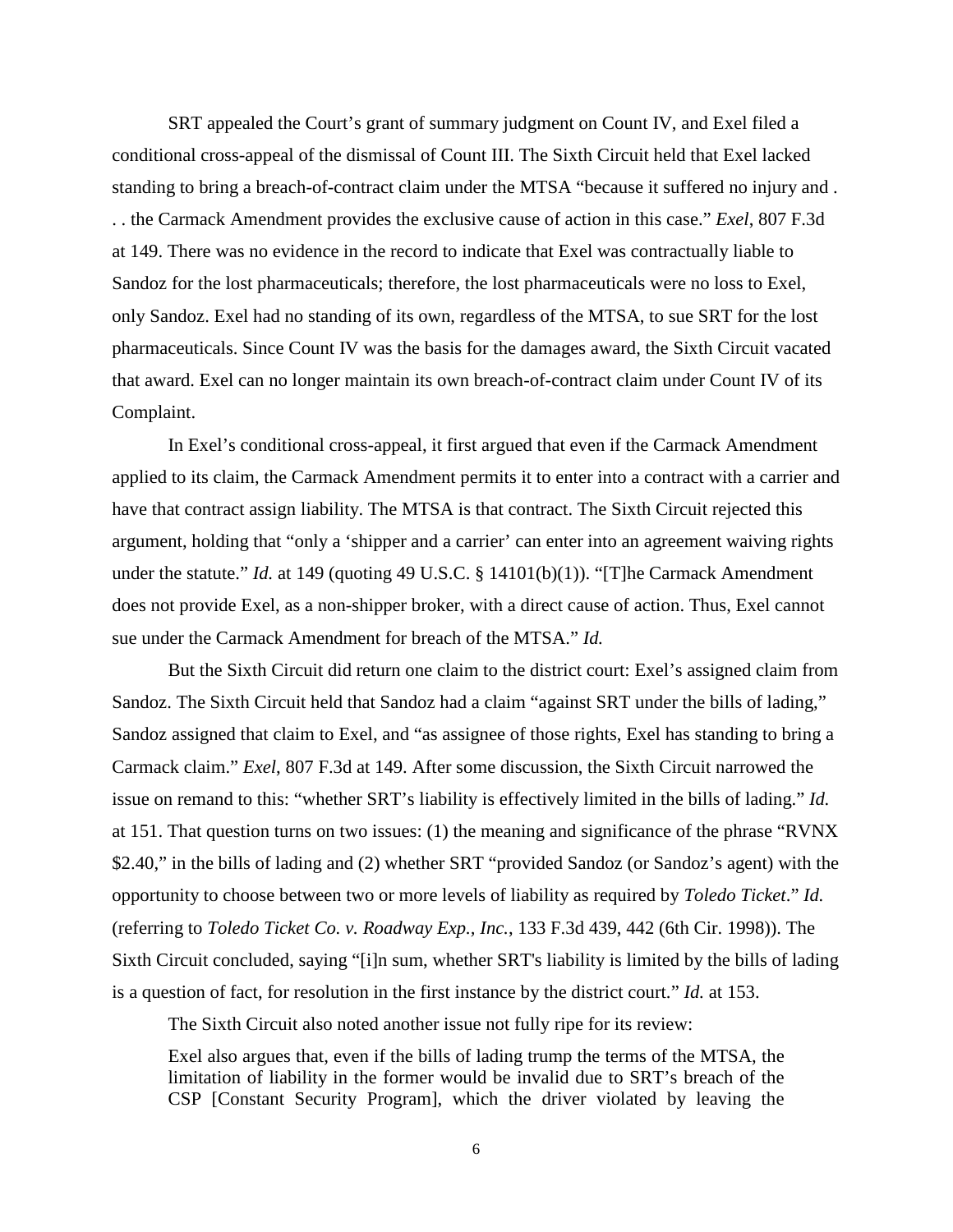vehicle unattended immediately prior to the loss. . . . The district court did not address this issue and the record is not sufficiently developed at this point for us to consider it. We note only that Exel did not sue SRT for breach of a separate CSP agreement and Exel admits that neither Exel nor Sandoz paid for any special handling under the CSP.

## *Id.* at 154 n.15.

On remand, Exel moved to amend its Complaint to "reflect the current state of the

pending causes of action." (Pl.'s Mot. Leave to File Am. Compl. at 3, Doc. 149). The Court denied Exel's motion:

Insofar as the proposed amendments may be construed as an attempt to assert new claims based upon the Master Transportation Services Agreement ("MTSA"), they would be inappropriate because any such claims would be precluded by the Sixth Circuit's decision that Exel has no independent rights under the MTSA. *Exel, Inc. v. S. Refrigerated Transp., Inc.*, 807 F.3d 140, 148 (6th Cir. 2015) ("Exel does not have standing to sue for breach of contract damages under the MTSA."). Insofar as the amendments may be construed as an attempt to assert an argument opposing an affirmative defense, based on SRT's Constant Security Program ("CSP"), they are unnecessary. The question before the Court is "whether SRT's liability is limited by the bills of lading." *Id.* at 153. SRT argues that the bills of lading contain a valid limitation of its liability. (Def.'s Mem. in Support of Mot. for Summ. J. at 16–31, doc. 153-2). Exel argues, among other things, that SRT materially deviated from the terms of its CSP, which requires 24-hour security for the cargo. Exel argues that SRT's failure to follow the agreement is a deviation that nullifies any valid limitation of liability in the bills of lading. (Pl.'s Mem. in Support of Mot. for Summ. J. at 15-17). Now, Exel seeks to amend its complaint to add allegations concerning the CSP but not to add a separate claim for breach of the CSP.

Exel's failure to refer to the CSP agreement in its complaint does not preclude it from arguing that a material deviation from the CSP nullifies SRT's limitation of liability under the bill of lading (or, as Exel once described it, asserting "essentially an affirmative defense to an affirmative defense."). (Tr. of Oral Argument, 9:12, May 14, 2014). SRT has waived any argument that Exel was required to refer to the material-deviation doctrine in the complaint. SRT never argues that failing to plead what Exel now seeks to plead bars the argument Exel makes, and SRT has not cited any provision of the Federal Rules of Civil Procedure which would require Exel to so plead. (See Def.'s Mem. in Support of Mot. for Summ. J. at 35–39, doc. 153-2). Before the end of discovery, SRT was put on notice that Exel would assert the CSP to recover the full value of the shipment, and SRT is not prejudiced by Exel's failure to refer to the CSP in its complaint.

(Order Denying Mot. Leave File Am. Compl. at 1–2, Doc. 160).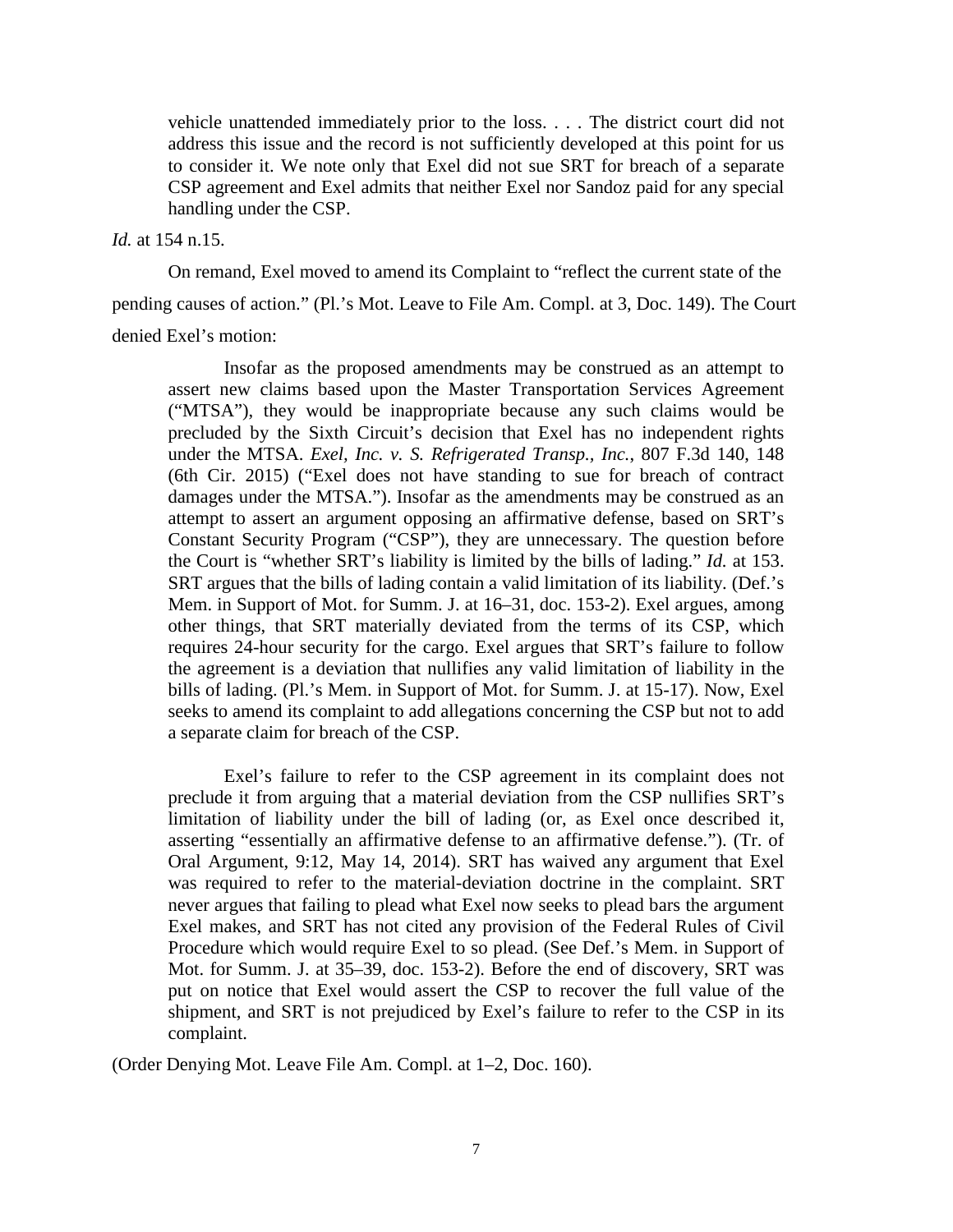Exel and SRT then filed cross-motions for summary judgment. Exel argues that the Carmack Amendment places full liability for the stolen shipment on the carrier, SRT. Additionally, Exel argues that even if SRT limited its liability through the bills of lading, SRT's breach of the CSP was material; therefore, any limitation of liability is void. SRT argues that the bills of lading limit its liability on the lost cargo to \$56,766.36. SRT opposes Exel's attempted use of the material-deviation doctrine to invalidate the limitation on SRT's liability. Finally, SRT argues that even if the bills of lading don't limit its liability, Sandoz's damages are the replacement cost of the stolen pharmaceuticals, which it argues are \$2.4 million rather than \$5.9 million.

## **II. Legal Standard**

 "The court shall grant summary judgment if the movant shows that there is no genuine dispute as to any material fact and the movant is entitled to judgment as a matter of law." Fed. R. Civ. P. 56(a). "A genuine dispute of material fact exists 'if the evidence is such that a reasonable jury could return a verdict for the nonmoving party.'" *Tennial v. United Parcel Serv., Inc.*, 840 F.3d 292, 301 (6th Cir. 2016) (quoting *Anderson v. Liberty Lobby, Inc.*, 477 U.S. 242, 248 (1986)). To survive summary judgment, the party opposing summary judgment "must present more than a mere scintilla of evidence in support of [its] position." *Hartsel v. Keys*, 87 F.3d 795, 799 (6th Cir. 1996). In a case such as this where the Court evaluates cross-motions for summary judgment, summary judgment is "not necessarily appropriate solely because the parties filed" opposing motions. *B.F. Goodrich Co. v. U.S. Filter Corp.*, 245 F.3d 587, 593 (6th Cir. 2001). But the Court may rule "that one party sufficiently demonstrated that no genuine issue of material fact existed." *Id.*

### **III. Discussion**

The parties' motions raise four questions: (1) Do the bills of lading effectively limit SRT's liability under the Carmack Amendment? (2) Is the \$2.40 per-pound limit of liability reasonable under the circumstances surrounding the transportation? (3) Does the material deviation doctrine require the Court to nullify the liability limitation? (4) What measure of damages should the Court apply? At the summary judgment stage, the Court analyzes whether a trial is required on any of these questions or whether they can be answered as matters of law. The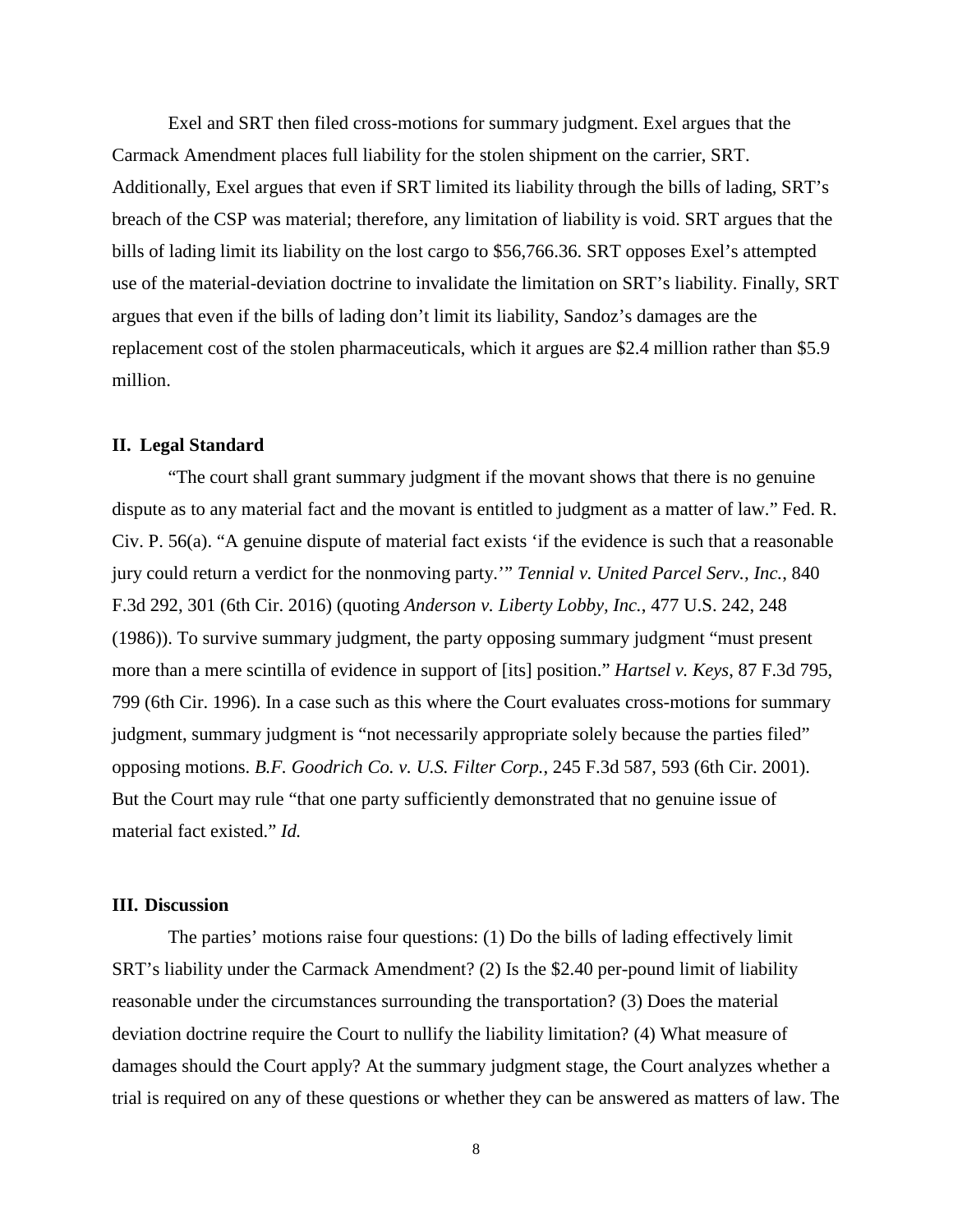Court's answer to the first question makes an answer to the second and third questions unnecessary. The fourth question requires more evidence for the Court to provide an answer.

### **A. The Bills of Lading Do Not Limit SRT's Liability**

The only claim the Sixth Circuit returned to the Court was Sandoz's claims against SRT brought under the bills of lading. Sandoz assigned these claims to Exel. Those claims are governed by the Carmack Amendment.

The Carmack Amendment makes carriers liable "to the person entitled to recover under the receipt or bill of lading" for the "actual loss or injury to the property" of the shipper. 49 U.S.C. § 14706(a)(1). Full liability on the carrier is the "'default posture' of the Carmack Amendment." *Exel*, 807 F.3d at 150. However, the Carmack Amendment permits carriers "to establish rates for the transportation of property . . . under which the liability of the carrier for such property is limited." 49 U.S.C. § 14706(c)(1)(A). Carriers must comply with several requirements to limit their liability. The value of the cargo must be "established by written or electronic declaration of the shipper or by written agreement between the carrier and shipper if that value would be reasonable under the circumstances surrounding the transportation." *Id.* The carrier must "provide . . . to the shipper, on request of the shipper, a written or electronic copy of the rate, classification, rules, and practices upon which any rate applicable to a shipment, or agreed to between the shipper and the carrier, is based."  $\S$  14706(c)(1)(B).

Expounding upon these statutory requirements, the Sixth Circuit has held that a carrier must do four things to limit its liability: "(1) maintain approved tariff rates with the ICC [the Interstate Commerce Commission]; (2) provide the shipper with a fair opportunity to choose between two or more levels of liability; (3) obtain the shipper's written agreement as to its choice of liability; and (4) issue a receipt or bill of lading prior to moving the shipment." *Exel*, 807 F.3d at 151 (citing *Toledo Ticket Co. v. Roadway Exp., Inc.*, 133 F.3d 439, 442 (6th Cir. 1998))*.* The carrier bears the burden of establishing that it met these requirements. *Toledo Ticket*, 133 F.3d at 442.

Analyzing this case under the *Toledo Ticket* framework, the Sixth Circuit noted factual issues pertaining to the reasonable opportunity requirement that precluded summary judgment: it wasn't clear what classification or tariff governed the stolen Sandoz shipment, and it wasn't clear whether the bills of lading effectively limit SRT's liability. The resolution of the first factual issue sheds light on the second.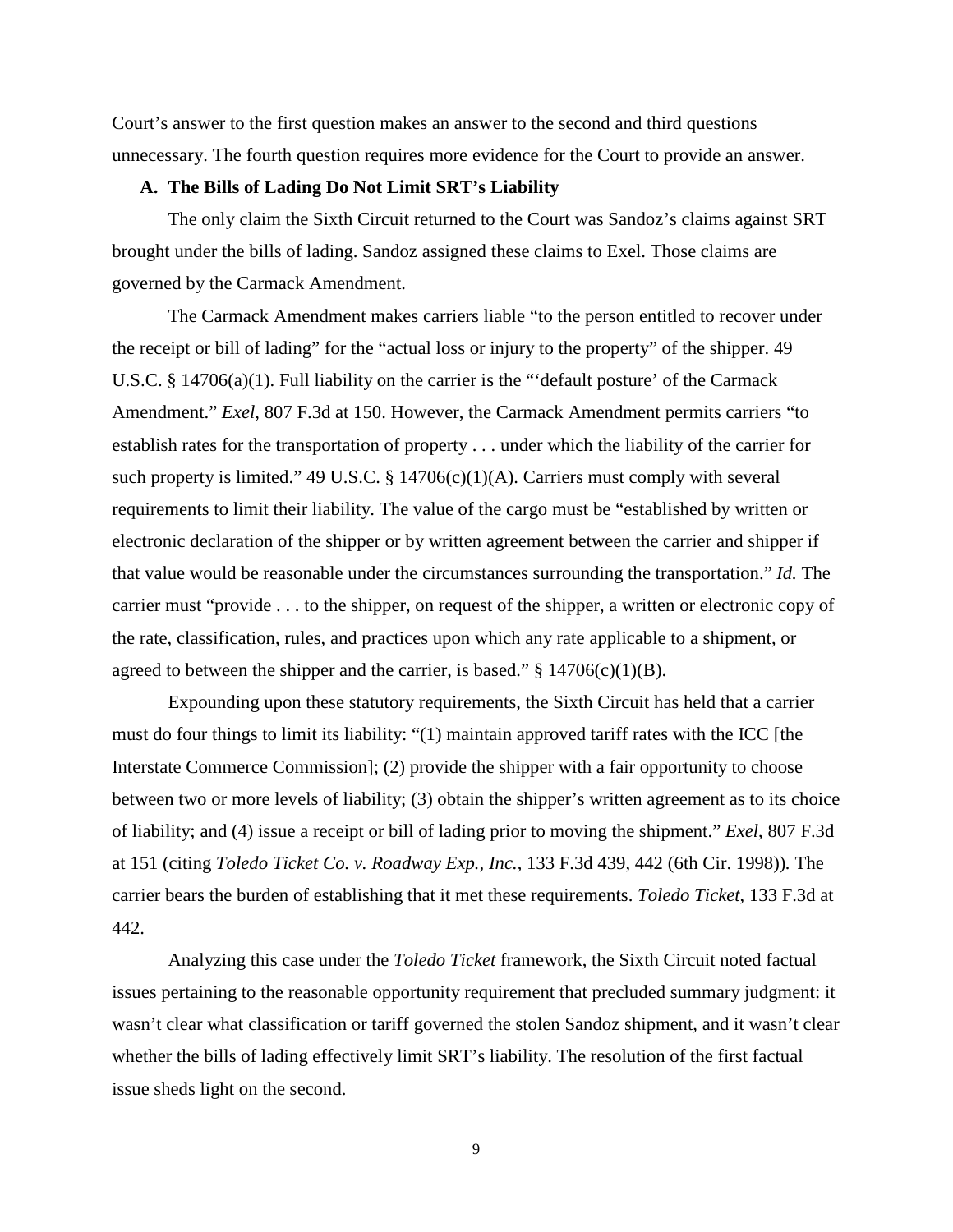On the first issue—the classification or tariff governing the stolen Sandoz shipment—the Sixth Circuit noted that, "SRT does not explain what 'classification or tariff ... govern[ed]' the November 7 shipment, or indicate whether it made this information available to Sandoz, upon the shipper's request." *Exel*, 807 F.3d at 152. While Congress eliminated the requirement that carriers file their tariff with the ICC, *id.* at 151 (citing Trucking Industry Regulatory Reform Act of 1994, Pub. L. No. 103–311, § 206, 108 Stat 1673, 1684–85 (codified as amended as 49 U.S.C. §§ 10702, 10762(a)(1) (1994)), Congress "added the subsection that requires carriers to 'provide to the shipper, *on request of the shipper,* a written or electronic copy of the rate, classification, rules, and practices, upon which any rate applicable to its shipment or agreed to between the shipper and carrier is based.'" *Exel*, 807 F.3d at 151 (quoting 49 U.S.C. § 13710(a)(1)). The Carmack Amendment required SRT to provide its tariff to Sandoz on Sandoz's request.

The applicable tariff is now in the record, (*see* Rates/Rules Tariff No. 1, Doc. 155-13), but Sandoz never requested the tariff or a "copy of the rate, classification, rules, and practices, upon which any rate applicable to its shipment or agreed to between the shipper and carrier is based." *Exel*, 807 F.3d at 150. Therefore, SRT was not required to provide Sandoz a copy of the tariff.

But, just because SRT didn't have to provide its tariff to Sandoz doesn't relieve SRT of its responsibilities under *Toledo Ticket*. Specifically, the Sixth Circuit observed that the "'reasonable opportunity' requirement survives the 1995 revisions to the Carmack Amendment and therefore does not undermine *Toledo Ticket*'s core holding that the carrier must give a shipper a fair opportunity to choose between levels of liability." *Exel*, 807 F.3d at 152 (noting the court's agreement with the Eleventh and Fourth Circuits). This is the heart of the issue that the Sixth Circuit identified: did SRT provide Sandoz with a fair opportunity to choose between two or more levels of liability?

The Sixth Circuit's opinion identified evidence in each party's corner. In Sandoz's favor—that is, in favor of finding that the bills of lading do not limit SRT's liability—the court observed that "while the bills of lading allow the shipper to declare a value, they do not offer an option to choose a higher level of coverage or state that the carrier's liability might be limited." *Id.* at 152–53. Neither does SRT's tariff. It only says that SRT's liability won't exceed \$100,000. (Rates/Rules Tariff No. 1 at Item 3.1). With no other evidence that Sandoz had a reasonable opportunity to choose between levels of liability, SRT's argument seems dead in the water. But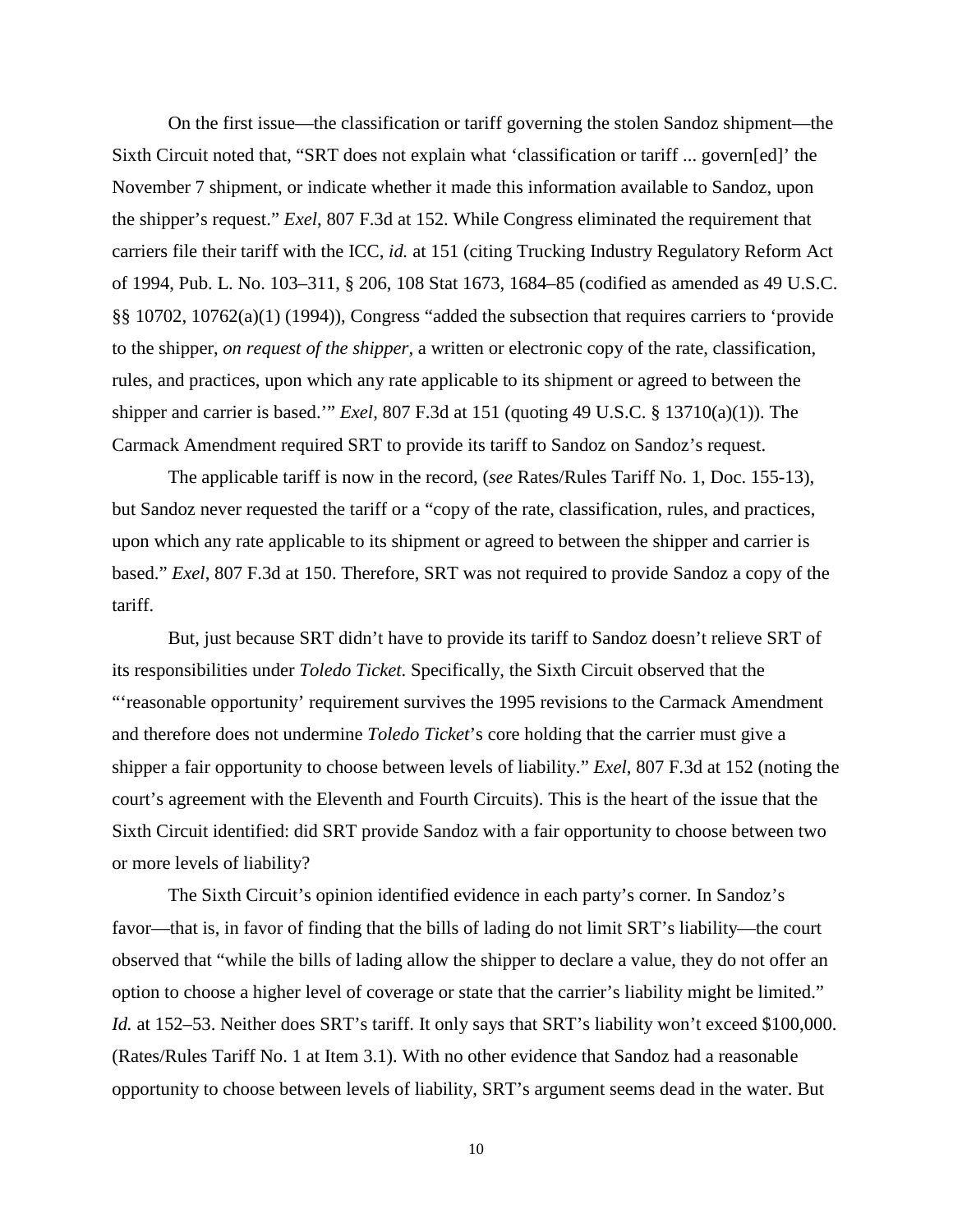there's a critical piece of evidence in SRT's corner: Sandoz (through its agent, Exel), drafted the bills of lading that includes the purported liability limiting phrase, "RVNX \$2.40."

On the other hand, the bills of lading at issue were drafted *by the shipper*, Sandoz (actually the shipper's representative, Exel), a "sophisticated business entit[y]" in the shipping business. Sandoz not only "certif[ied]" that it was "familiar with" and "agreed to" all the said terms and conditions of the said bill of lading set forth in the classification or tariff which governs the transportation of this shipment," but inserted the terms "Item 60000 Class 85, RVNX \$2.40," and did not declare a value in the declared value box. Although not dispositive in the Carmack Amendment context, the fact that the shipper drafted the bills of lading is relevant in ascertaining whether the shipper was offered, and agreed to, a limitation of liability by the carrier. In sum, whether SRT's liability is limited by the bills of lading is a question of fact, for resolution in the first instance by the district court.

*Id.* at 153 (citations omitted).

 But what's the Court to make of the term Sandoz included in the bill of lading: "ITEM 60000 CLASS 85 RVNX \$2.40"? According to SRT, "'ITEM 60000 CLASS 85' . . . refers to the category of freight as defined by the National Motor Freight Traffic Association." (McEntire Aff. at  $\P$  9, Doc. 153-4). And "RVNX" is an abbreviation of the phrase "Released Value Not to Exceed," which designates "a per pound limit of liability of any claim against the carrier in the event that the cargo is lost or damaged in transit." (*Id.* at ¶ 10).

 According to Exel, the term "Item 60000 Class 85 RVNX \$2.40" is only a warehouse code—a freight classification programmed into Exel's computer that automatically prints onto the freight receipts it generates when "Exel identifies the type of cargo being transported." (Hecker Aff. dated Feb. 23, 2012 at ¶ 16, Doc. 155-10). Exel contends that "[t]here is no declaration of the value of the property on the freight receipt since the freight rate is not dependent upon value. . . . That is, a flat rate is charged for the truckload, rather than based upon weight or value." (*Id.* at ¶ 17). The parties did not dispute the industry meaning of the term RVNX \$2.40; they only dispute its significance in this context.

 The fact that Sandoz drafted the bills of lading which include the term "RVNX \$2.40" is "not dispositive," but it is "relevant" to the question of whether SRT satisfied the reasonableopportunity requirement. *Exel*, 807 F.3d at 153.

In most of the cases involving shipper-drafted bills of lading, the shipper gets stuck with the liability limit it chooses because the shipper either negotiated for a lower shipping rate, or it knew it would get a discount on the full freight rate if it assigned a lower released value. *See, e.g.*, *Siren, Inc. v. Estes Express Lines*, 249 F.3d 1268, 1273 (11th Cir. 2001) ("Siren knew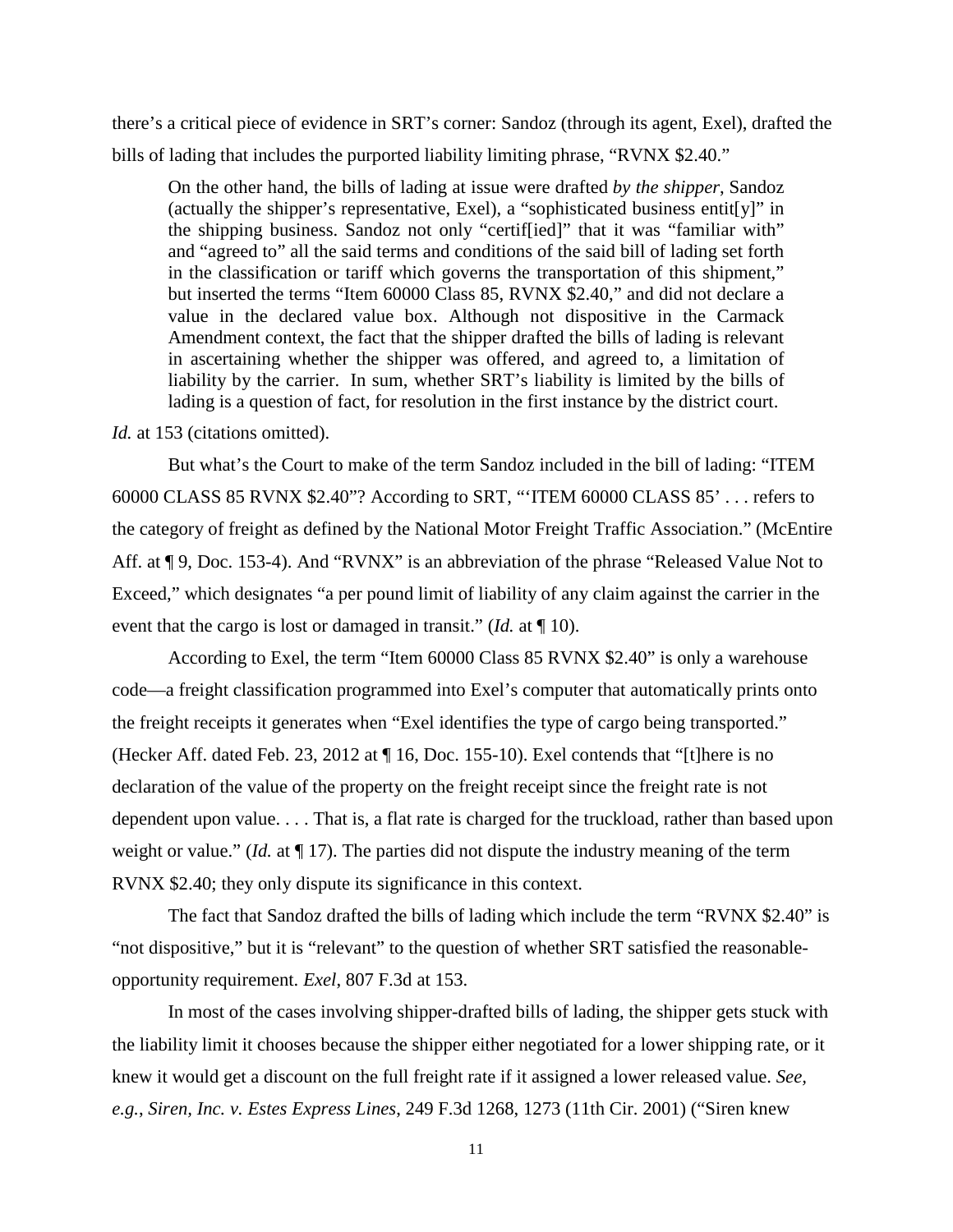'Class 85' determined the freight rate charged, and Siren knew that it received a 62% discount from Estes' full freight rate."); *ABB Inc. v. CSX Transp., Inc.*, 721 F.3d 135, 144 (4th Cir. 2013) (agreeing with *Siren*'s reasoning, but finding that, because "the [bill of lading] is entirely silent regarding any current rate, classification, or other specific authority governing the shipment[, and t]here also is no evidence that the parties had a written agreement establishing a limit of liability separate from the BOL . . . we decline to conclude that a shipper should be held to notice of a privately held price list based only on generic and ambiguous language referencing a 'tariff' or 'classification.'") (footnote omitted); *Hughes Aircraft Co. v. N. Am. Van Lines, Inc.*, 970 F.2d 609, 612 (9th Cir. 1992) (shipper had reasonable opportunity where it had "reasonable notice and an opportunity to make a deliberate, thoughtful choice in selecting [carrier's] liability limit because it drafted the contract and directly negotiated its terms."); *F.M. Mach. Co. v. R & L Carriers, Inc.*, No. 5:08-CV-2358, 2009 WL 1759577, at \*3 (N.D. Ohio June 16, 2009) ("The rationale supporting *Toledo Ticket* is missing when examining a case in which the shipper has drafted the bill of lading."). The reasonable opportunity requirement is based on the principle of notice and choice—only when a shipper has "a fair opportunity to choose between higher or lower liability by paying a correspondingly greater or lesser charge can a carrier lawfully limit recovery to an amount less than the actual loss sustained." *N.Y., N. H. & H. R. Co. v. Nothnagle*, 346 U.S. 128, 135 (1953). Conversely, where a carrier charges a flat contract amount, the shipper has no "opportunity to choose between paying a low rate and assuming more liability, or paying a higher rate and placing risk of loss on the carrier." *First Nat. Bank & Trust Co. of Newtown v. Consol. Freightways*, 797 F. Supp. 1262, 1273 (E.D. Pa. 1992), *on reconsideration* (July 24, 1992).

The structure and exact language of the bills of lading are important facts when analyzing the reasonable opportunity requirement. Some courts hold that a "declared value box [on a bill of lading] provides the reasonable opportunity to choose a higher level of liability, and the shipper's expectation that the carrier would be fully liable for any potential loss despite a failure to declare the actual value of the shipment is not more than a unilateral mistake." *Sassy Doll Creations, Inc. v. Watkins Motor Lines, Inc.*, 331 F.3d 834, 842 (11th Cir. 2003) (discussing carrier-drafted bill of lading). In these cases, courts will enforce "a provision in a tariff which limits liability to a certain amount absent a declaration of value in the bill of lading." *Id.* This implies that the tariff describes an option to change the limit of liability if a shipper declares a value.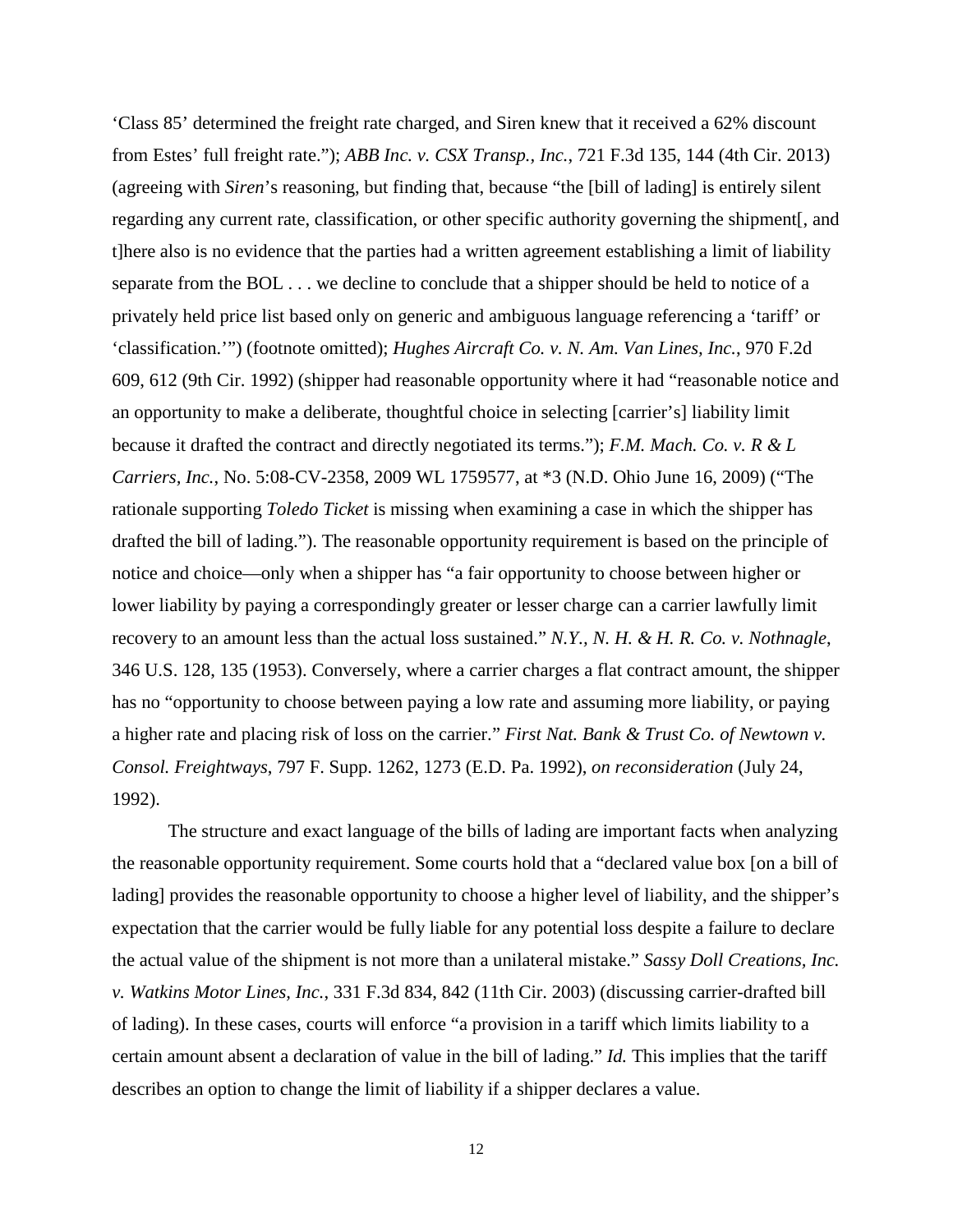Here, the bills of lading provide a space to declare value. The instructions say: "NOTEwhere the rate is dependant [sic] on value, shippers are required to state specifically in writing the agree [sic] or declared value of property. The agreed or declared value on the property is hereby specifically stated by the shipper to be not exceeding \_\_\_\_\_\_\_\_\_ per \_\_\_\_\_\_\_\_\_." (Bills of Lading, Doc. 97-8). While Exel did not fill in the blanks provided in its own bill of lading, it did include the term "RVNX \$2.40" in the box above, which states exactly the information the bill of lading requests in the declared value box. And while "RVNX \$2.40" is a phrase from the nomenclature of declared value, that information only matters if the rate depends on value, per the bills of lading. And here, Exel and SRT negotiated a flat rate apart from the bills of lading. (*See* Truckload Pricing Request, Doc. 97-3). Sandoz and SRT had no negotiations over rates. The rate for the Sandoz shipment did not depend on value.

Furthermore, even though Exel certified that it was familiar with the applicable tariff, that tariff does not establish a rate schedule for varying levels of liability. It caps SRT's liability at \$100,000 and does not provide shippers the option of paying more for a higher limit or less for a lower limit. The Carmack Amendment permits carriers to "*establish rates* for the transportation of property . . . under which the liability of the carrier for such property is limited." 49 U.S.C. § 14706 (c)(1)(A) (emphasis added). Here, SRT established no rates under which its liability would be limited for the Sandoz shipment. Without applicable rates, there can be no corresponding limit of liability.

 By including "RVNX \$2.40" in the bill of lading it drafted, Exel provided the information that could declare a released value. But there's one problem: the rate didn't depend on the value it declared. In fact, SRT didn't offer rates, in its tariff or otherwise. Since the rate didn't change based on the value Sandoz declared, Sandoz wouldn't get a discount on the freight rate by opting for a lower released value. And this exchange is at the heart of the reasonable opportunity requirement. And where "neither the tariff nor the bill of lading tell the shipper where on the bill of lading it can request more coverage," *Sassy Doll*, 331 F.3d at 842, the reasonable opportunity requirement isn't satisfied. Therefore, since in this case "RVNX \$2.40" is not a valid limitation of liability, SRT is liable to Exel for the stolen shipment without any limitation of liability.

 This result may seem harsh. Indeed, "[t]he result might well be different if the tariff indicated where on the bill of lading the shipper should indicate its request for excess liability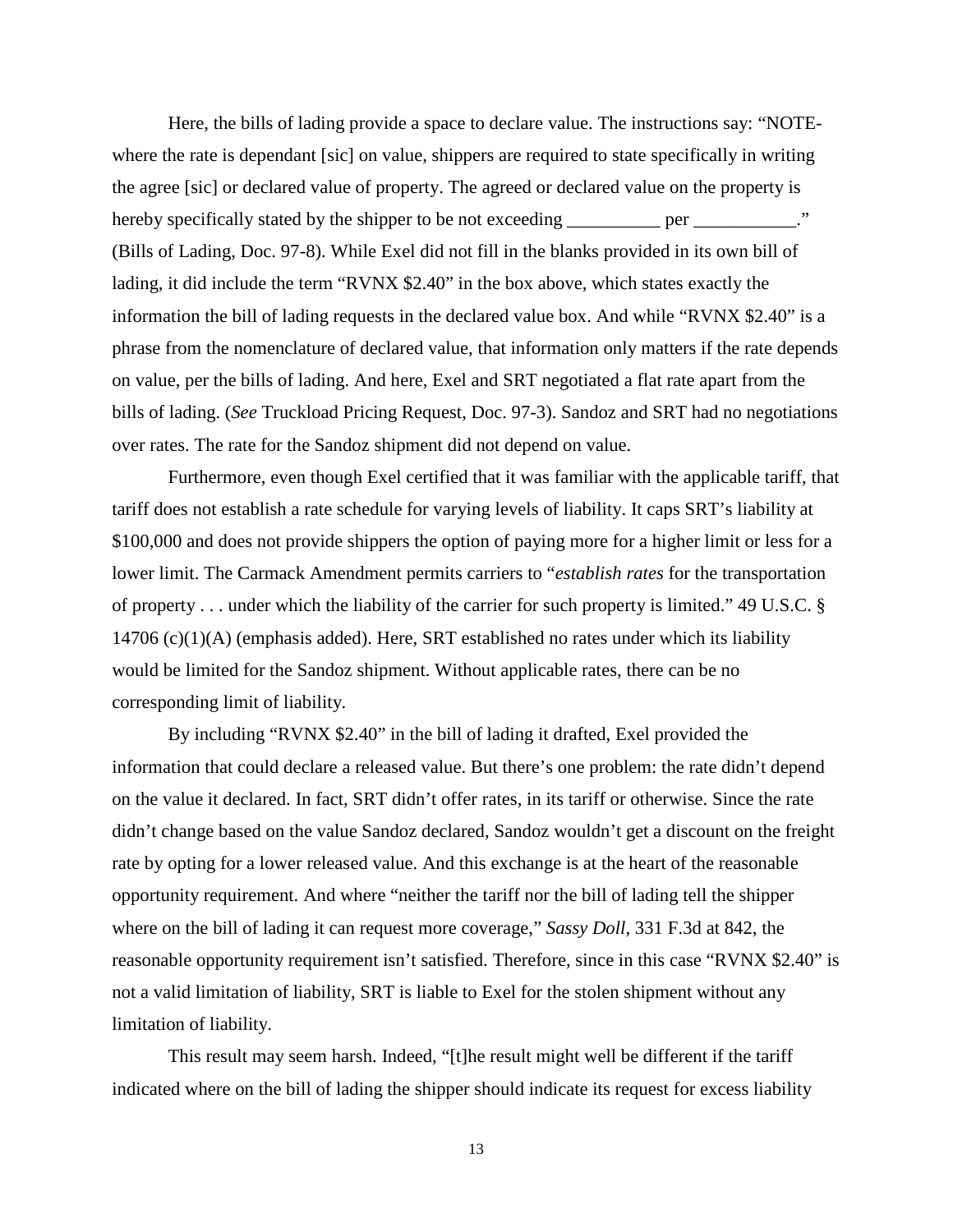coverage." *Id.* at 843. Furthermore, the parties assumed that the MTSA, and not the bills of lading, dictated liability at the time the bills of lading were drafted and signed. Exel argues that the bills of lading are just freight receipts. This may be true, but if they're just freight receipts, then can Sandoz bring a claim at all? The Sixth Circuit said it could, and the Sixth Circuit left this Court to answer the question of whether the bills of lading contain a valid limitation of liability. Under the Carmack Amendment, the bills of lading are what matter, whether they're called bills of lading or freight receipts. *See* 49 U.S.C. § 14706 (a)(1) ("[C]arrier [is] . . . liable to the person entitled to recover under the receipt or bill of lading.").

#### **B. The Material Deviation Doctrine Does Not Apply**

While the bills of lading do not limit SRT's liability, if they did, the material deviation doctrine would not nullify the limitation. Exel argues that the "material deviation doctrine" nullifies liability limitations when a carrier agrees to provide special security for a shipment, the shipper pays for the special security measures, and the carrier doesn't do what it said it would do. Exel argues that SRT's driver materially deviated from the agreed special shipping provisions the Constant Security Program ("CSP")—when he left the truck and took a restroom break only to return to find the truck gone. Here's exactly what happened.

 On August 24, 2008 a shipment of Sandoz medical supplies and pharmaceuticals was stolen near Memphis, Tennessee while being transported by SRT. (Joint Stip. Facts at ¶ 3, Doc. 155-22). After this first theft, Exel sent SRT a "Corrective or Preventative Action (CAPA) Request" that served the purpose of "both a root cause analysis exercise, as well as to ensure steps were going to be put into place in efforts to prevent similar losses." (Michel Aff. at ¶ 6, Doc. 94-5).

The CAPA is a form sent by Exel to SRT with an explanation of the problem and a request for suggestions of solutions. The CAPA form indicated it was "Preventative," it arose from a claim for theft or pilferage, and Exel included in it a detailed description of the incident. (Ex. A to Michel Aff.). The CAPA form required SRT to respond by October 8, 2008, brought the incident to SRT's attention "for immediate Corrective or Preventative Action," and requested a root cause investigation, mitigating actions, and corrective or preventative actions. (*Id.*). Attached to the CAPA form is a thorough description of SRT's security protocols, including its "Constant Security Requirements." (*Id.*). The Constant Security Requirements are: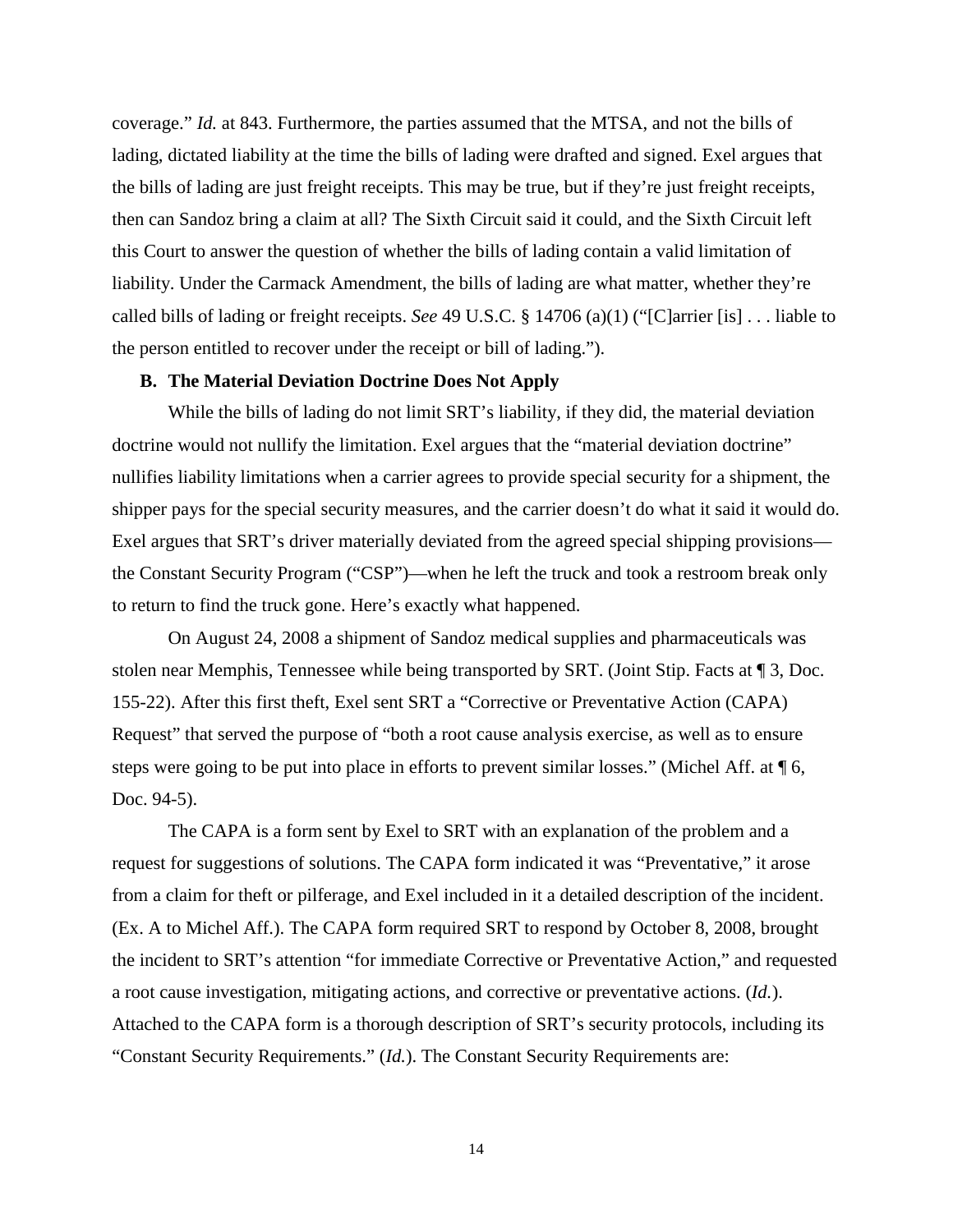1. Never leave the truck unattended. If you are a solo, find someone to watch your truck.

2. If you are asked to contact Dispatch, do so as soon as possible. Some Shippers have specific requirements that need to be discussed in detail.

3. Always have a padlock and a seal.

4. Fill tanks with fuel before pick-up. If not at least half full and fuel route does not support this, contact the Fuel Department directly and explain the situation.

5. No unnecessary stops for 200 miles after leaving shipper or within 60 miles of receiver.

6. Where there is significant time between pick-up and delivery, you will be routed through a terminal where security for you and the cargo can be assured.

7. If you are not routed through a terminal, you are expected to spend time in an area that is as secure as possible. It must be well lit or secure.

8. Never discuss with anyone what you are hauling.

9. Whenever stopping for any reason, send a Macro 34 "CONSTANT SECURITY" stating:

a. Why you are stopping (fuel, scaling, eating, etc.),

b. Where exactly you are, including name of establishment and exit number,

c. How long you expect to be stopped, and

d. That you are back on the road.

(Ex. A to Michel Aff.).

The CAPA form does not indicate whether it was accepted or rejected, but the parties

don't dispute that SRT agreed to implement the CSP for the Exel/Sandoz shipments.

Nowhere in the CAPA form or other correspondence has the Court discovered a communication to SRT that Exel would stop shipping with SRT if SRT did not put the Exel/Sandoz shipments on the CSP. Exel's employee involved in completing the CAPA form states in his affidavit that "had SRT not agreed to take additional security measures to the satisfaction of EXEL, the Sandoz/EXEL traffic business would have been pulled and terminated." (Michel Aff. at ¶ 9). But he does not state that this intention was ever communicated to SRT. Some SRT employees indicated they thought that losing the Exel business was a risk, but they never indicated receiving a threat or promise from Exel. (*See* SRT Ex. H, Reinholdt Dep. at 19:23–20:1, Doc. 153-11; SRT Ex. F, Brown Dep. at 15:22–16:9, Doc. 153-9 ("[D]oes anyone at SRT have knowledge with respect to whether Sandoz/Exel were going to pull the business in the event that satisfactory constant security requirements were not provided and agreed to? . . . [Answer:] Best I can say was I would presume that that was why we were doing this.")).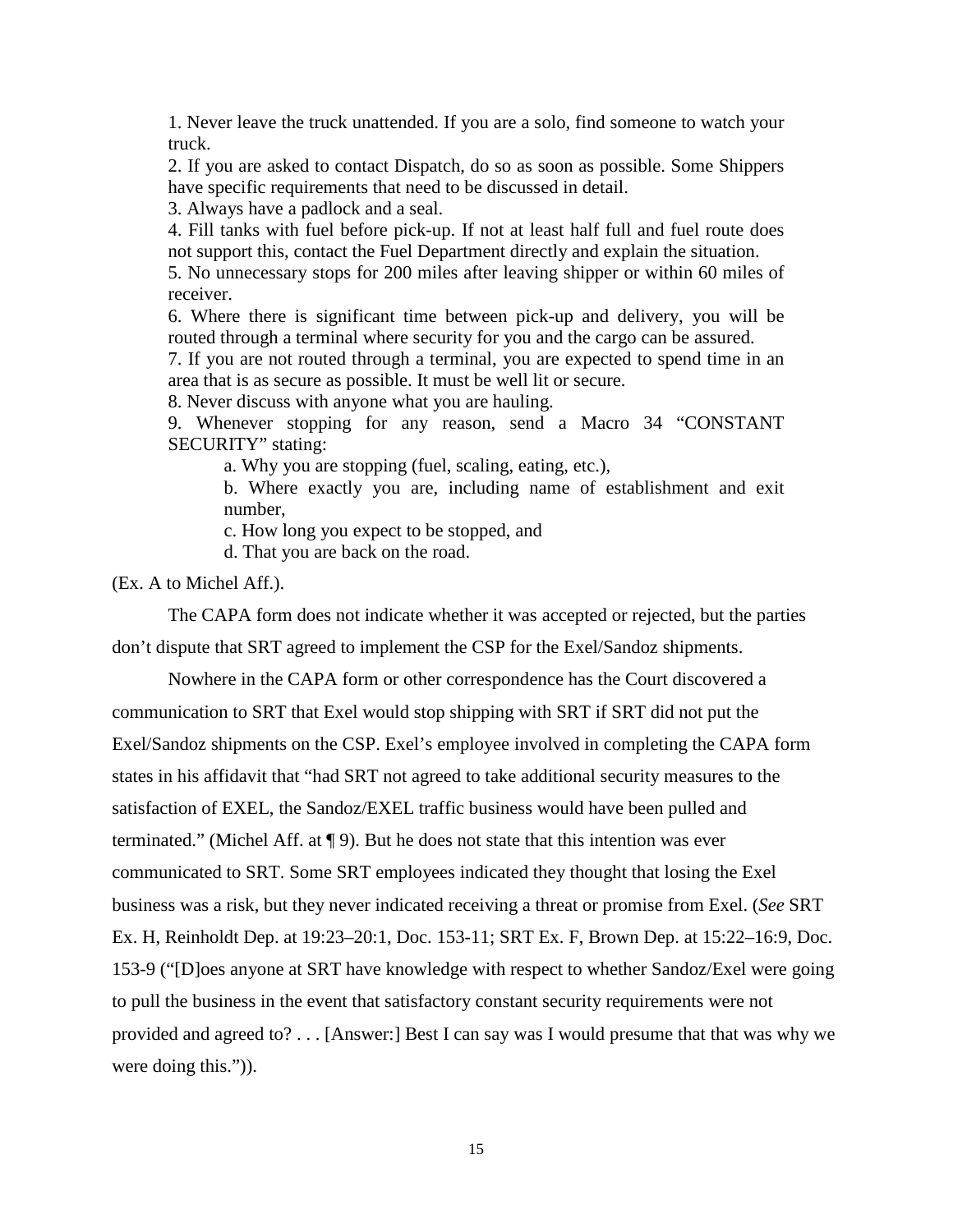After the CAPA form was completed and returned and SRT agreed to put the Sandoz/Exel shipments under the CSP, a second shipment was stolen. SRT's truck driver violated the CSP by leaving the shipment unattended. This case is about the second theft.

 The material deviation doctrine comes from admiralty law. *KLLM, Inc. v. Watson Parma, Inc.*, 634 F. Supp. 2d 699, 707–08 (S.D. Miss. 2009). As this Court and others have noted, extending the material deviation doctrine to regulated interstate commerce is an issue that is "far from settled." *Id.* Most courts hold that the material deviation doctrine does not apply to Carmack Amendment cases. *See Rocky Ford Moving Vans, Inc. v. United States*, 501 F.2d 1369, 1372 (8th Cir. 1974) ("[A]dmiralty law doctrine has no application in the context of regulated interstate commerce, which is governed by the overriding federal policy of uniformity."); *Kan. City Fire & Marine Ins. Co. v. Consol. Rail Corp.*, 80 F. Supp. 2d 447, 451 (E.D. Pa. 1999). The courts that have applied the doctrine to the Carmack Amendment apply the doctrine in limited situations.

[W]here the shipper paid an additional charge to ensure specialized safety measures to reduce the risk of damage to its cargo, the carrier's failure to perform those very measures which resulted in damage to the cargo has been found to be a sufficient basis upon which the liability limitation provision in the shipping agreement may be rescinded.

*Praxair Inc. v. Mayflower Transit, Inc.*, 919 F. Supp. 650, 656 (S.D.N.Y. 1996). This isn't settled law in the Sixth Circuit. The Sixth Circuit's most extensive discussion of the issue appears to be in a footnote in its opinion in this case.

The "material deviation" doctrine provides that where the shipper has paid an additional charge for special shipment provisions to reduce the risk of damage and the carrier fails to perform those very measures, resulting in damage to the cargo, the shipper is not bound by the contract and the limited liability provision may be rescinded. The district court did not address this issue and the record is not sufficiently developed at this point for us to consider it. We note only that Exel did not sue SRT for breach of a separate CSP agreement and Exel admits that neither Exel nor Sandoz paid for any special handling under the CSP.

*Exel*, 807 F.3d at 154 n.15 (citing *Praxair*[, 919 F. Supp. at 656\).](https://1.next.westlaw.com/Link/Document/FullText?findType=Y&serNum=1996054702&pubNum=0000345&originatingDoc=I418b470683f911e5b4bafa136b480ad2&refType=RP&fi=co_pp_sp_345_656&originationContext=document&transitionType=DocumentItem&contextData=(sc.Default)#co_pp_sp_345_656)

 In this Court, Judge Smith has twice been asked to apply the material deviation doctrine in the Carmack Amendment context; twice he discussed it but declined to apply it to nullify a limitation of liability. *See Tokio Marine & Nichido Fire Ins. Co. v. Flash Expedited Servs., Inc.*, No. 2:12-CV-1057, 2013 WL 4010312, at \*8 (S.D. Ohio Aug. 6, 2013) ("The lack of any additional safety measures, combined with the fact that no additional consideration was paid,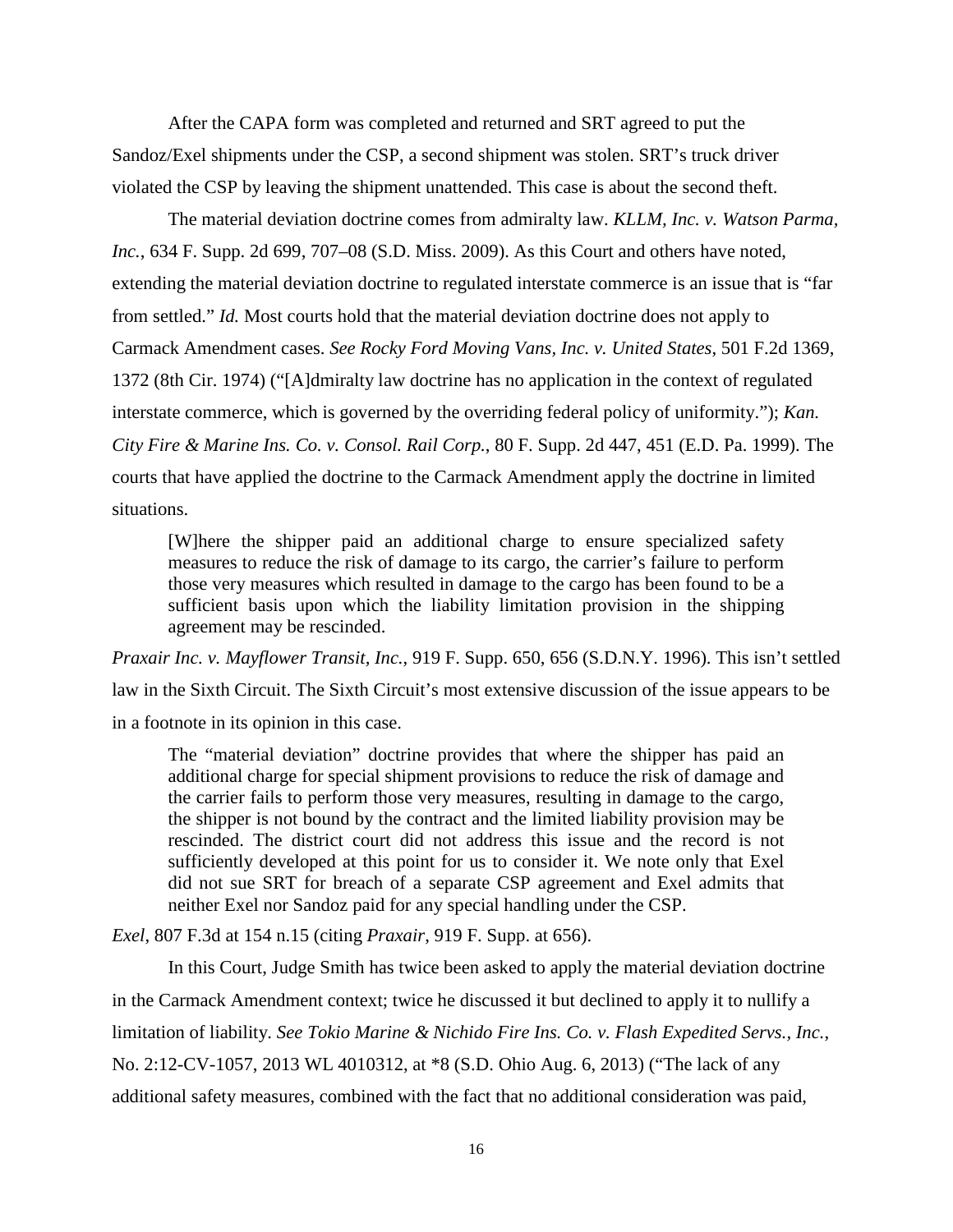results in no application of the 'material deviation' doctrine in this case."); *The Ltd., Inc. v. PDQ Transit, Inc.*, 160 F. Supp. 2d 842, 845 (S.D. Ohio 2001) ("There was no higher fee paid for this service so *Praxair* is not applicable here.").

 To the extent this Court has recognized the viability of the material deviation doctrine in the Carmack Amendment context, it has done so narrowly, only where a shipper provides additional consideration for additional security measures. The Court believes that consideration shouldn't be limited to currency. If a party bargains for heightened security and doesn't receive it, the material deviation doctrine should apply. But here, consideration is lacking.

 Exel never paid SRT to implement the CSP for the Sandoz/Exel shipments. But Exel argues that by keeping its business with SRT it supplied additional consideration, and by adding the CSP to the Sandoz shipments, SRT was discounting the plain freight rate and accepting additional consideration for the CSP. So if, "[c]onsideration may consist of either a detriment to the promisee or a benefit to the promisor," *Williams v. Ormsby*, 131 Ohio St. 3d 427, 430, 2012- Ohio-690, ¶ 16, 966 N.E.2d 255, 259, and "a detriment may consist of some . . . forbearance . . . undertaken by the promisee," *id.*, then consideration is present because Exel could have pulled the business but didn't.

 It's unclear whether SRT incurred any additional cost to put the Sandoz/Exel shipments under the CSP. SRT did not place all shipments under the CSP. (Brown Dep. at 35–36). One of  $SRT$ 's employees, Clifford Brown<sup>[3](#page-16-0)</sup>, stated in his deposition that  $SRT$  incurred some additional costs to implement the CSP, but SRT did not pass the cost along to Exel, instead choosing to "eat the cost." (Brown Dep. at 16:23–17:6). SRT has since refuted its own employee's testimony with the affidavit of another of its employees, Rodney Danley<sup>[4](#page-16-1)</sup>, who states that "SRT did not incur or absorb any incremental costs associated with placing Sandoz shipments in the CSP." (Danley Aff. at  $\P$  21, Doc. 153-6). Exel argues that SRT is just trying to change facts that hurt its case; SRT counters that Rodney Danley, and not Clifford Brown, was the individual with knowledge of the costs of implementing the CSP for the Sandoz/Exel shipments.

 The Court resolves this issue without resolving the factual dispute noted above. Exel made no promise and suffered no detriment; accordingly, SRT made a promise but received no benefit in exchange. Exel says now that it would have pulled the Sandoz business but for the

-

<span id="page-16-0"></span> $3$  Clifford Brown is the Director of Risk Management for SRT. (Brown Dep. at 4:20–22).

<span id="page-16-1"></span> $4$  Rodney Danley is the Director of Pricing at SRT. (Danley Aff. at  $\P$  1).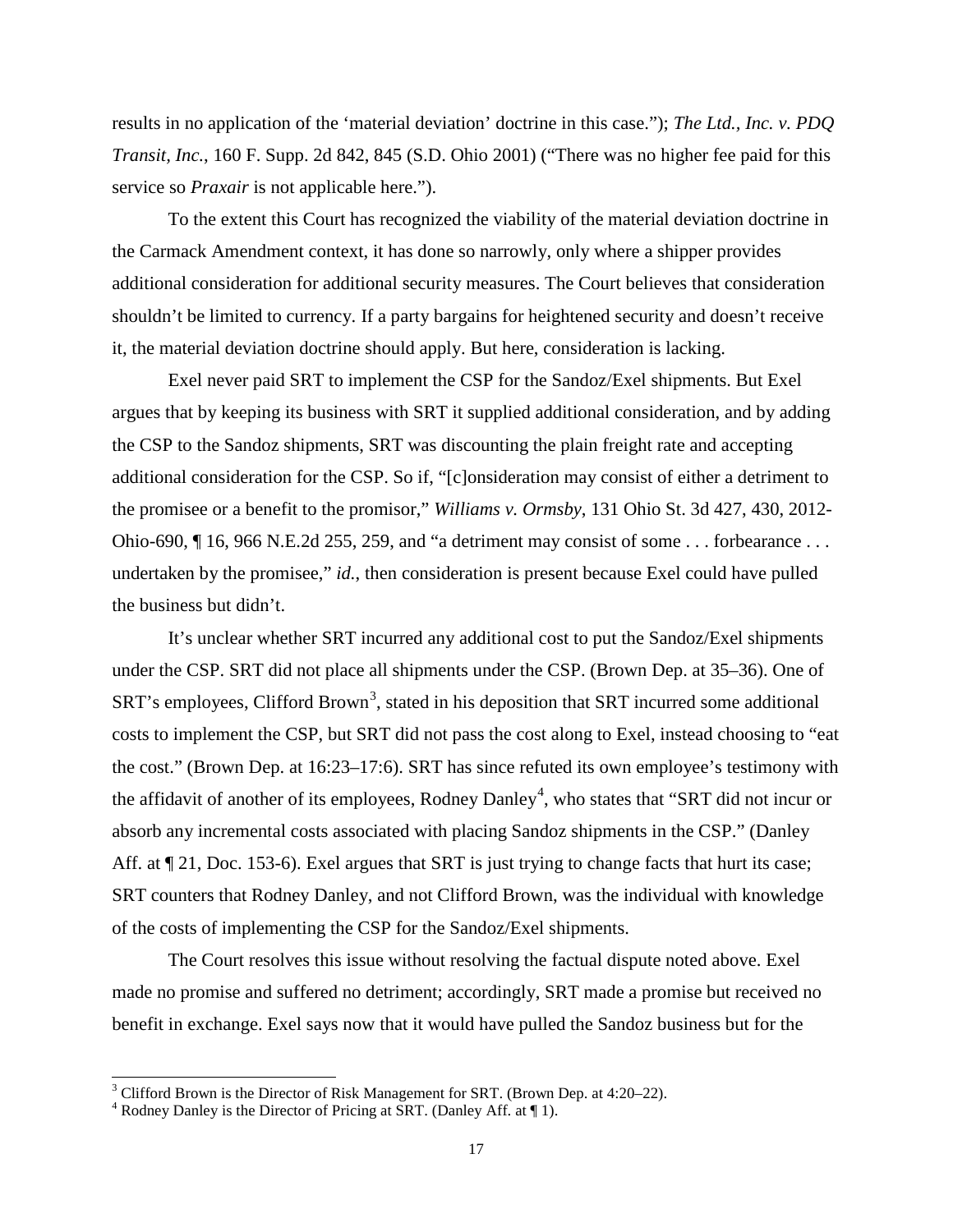implementation of the CSP after the First Theft, but that intention remained unspoken at the time. The CAPA form contained no language threatening to cease business with SRT if it did not put all Sandoz shipments on the CSP, nor did it contain language promising to provide contingent upon SRT satisfactorily completing the CAPA form—any additional business to SRT. And as such, even after SRT promised to put the Sandoz/Exel shipments on the CSP, Exel was not bound to keep shipping the Sandoz business with SRT. Thus, Exel—the promise—suffered no detriment; SRT—the promisor—received no benefit. *See Williams*, 131 Ohio St. 3d at 430.

The material deviation doctrine may operate to nullify a limitation of liability defense in the Carmack Amendment context. But under these facts, without clear, separate consideration passing from the shipper to the carrier in exchange for the additional security, the doctrine would not apply.

#### **C. The Court Cannot Rule on the Proper Measure of Damages**

Since the bills of lading don't limit SRT's liability, the Court moves to the question of damages. Exel argues that it is entitled to recover the market value of the stolen pharmaceuticals: \$8,583,631.10. SRT argues that Sandoz sent a replacement shipment to its customer, so it lost no sales and no profits; therefore, Sandoz is only entitled to recover the replacement value of the stolen shipment: about \$2.4 million. Exel counters that even if the Court determines that the proper measure of damages is replacement value and not market value, the replacement value is \$5,890,338.82. Since there's very little evidence on the question of whether Sandoz lost any sales, the Court will deny summary judgment on this issue.

Determining the proper measure of damages is generally a question of law. *Houmani v. Roadway Express, Inc.*, No. 3:07-CV-1552, 2008 WL 731497, at \*1 (N.D. Ohio Mar. 17, 2008) (citing *Dorris v. Absher*, 179 F.3d 420, 426–27 (6th Cir. 1999) (analyzing proper measure of damages under wiretapping statute)). But this question often turns on key facts, which can make it inappropriate to grant summary judgment. *See, e.g.*, *Delta Research Corp. v. EMS, Inc., an Ohio corporation*, No. 04-60046, 2005 WL 1981775, at \*5–7 (E.D. Mich. Aug. 16, 2005) (determining measure of damages as a matter of law but identifying factual dispute on the amount of damages).

The measure of damages under the Carmack Amendment is "actual loss or injury." 49 U.S.C. § 14706(a)(1). The general rule is that "'actual loss' is the market price of the shipped item at the point of destination." *Houmani*, 2008 WL 731497, at \*1 (citing *Eastman Kodak Co.*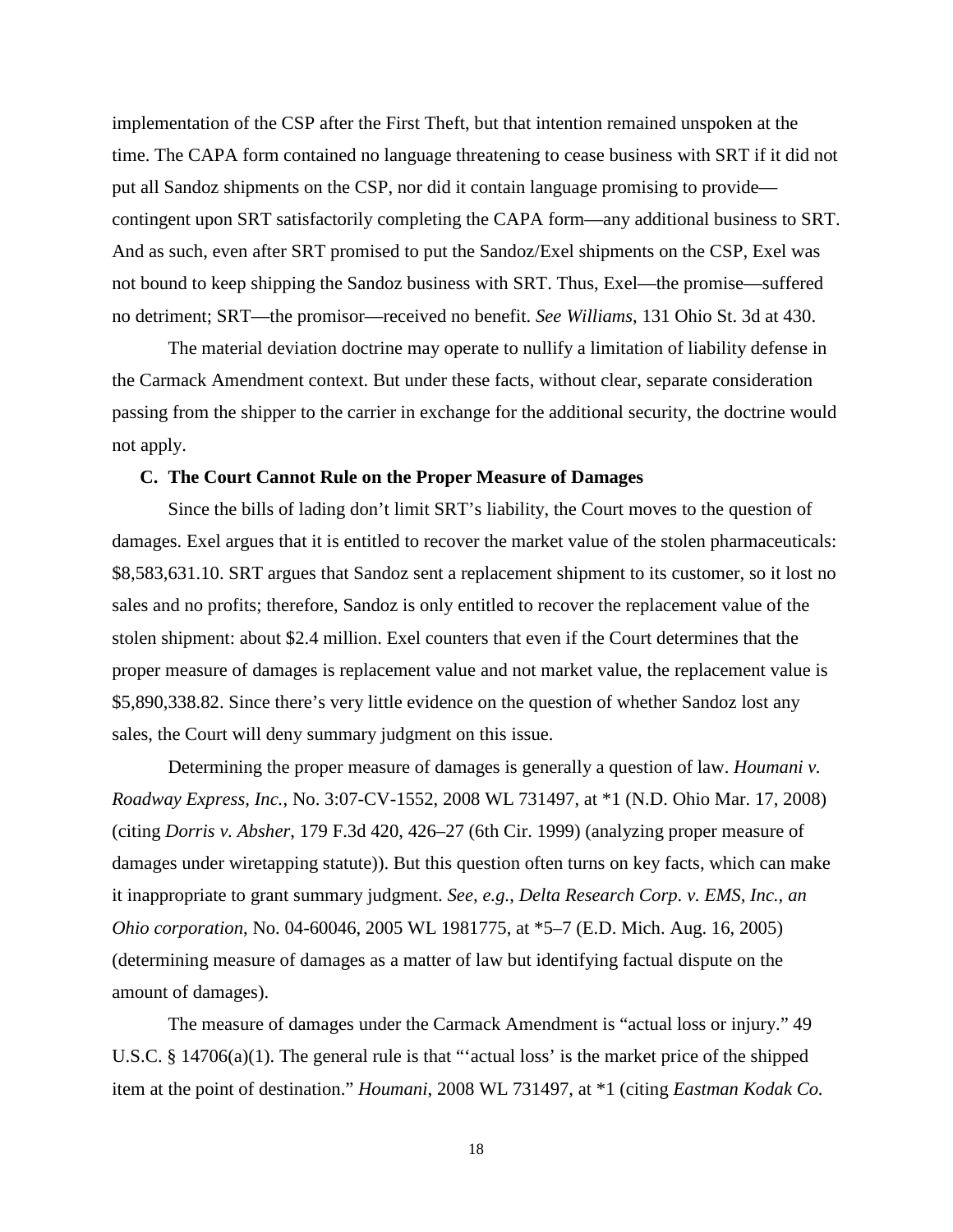*v. Westway Motor Freight, Inc.*, 949 F.2d 317, 319 (10th Cir. 1991); *see also L.A. Enterprises, Inc. v. Roadway Exp., Inc.*, 2006 WL 1129389, \*2 (E.D. Tenn. April 24, 2006)). This rule "may be discarded and other more accurate means resorted to, if, for special reasons, it is not exact or otherwise not applicable." *Illinois Cent. R. Co. v. Crail*, 281 U.S. 57, 64–65 (1930). One alternative measure of damages is replacement cost.

 Replacement cost is the proper measure of damages if a shipper "secured substitute goods after the accident, lost no sales, and had no opportunity for a sale with these damaged goods." *Oak Hall Cap & Gown Co. v. Old Dominion Freight Line, Inc.*, 899 F.2d 291, 296 (4th Cir. 1990); *accord Neptune Orient Lines, Ltd. v. Burlington N. & Santa Fe Ry. Co.*, 213 F.3d 1118, 1120 (9th Cir. 2000) ("Replacement cost is an appropriate measure of damages where the injured party could mitigate the loss by replacing the goods."); *[Meletio Sea Food Co. v. Gordons](https://1.next.westlaw.com/Link/Document/FullText?findType=Y&serNum=1946119022&pubNum=713&originatingDoc=Ie32af7b7971d11d9bdd1cfdd544ca3a4&refType=RP&fi=co_pp_sp_713_986&originationContext=document&transitionType=DocumentItem&contextData=(sc.UserEnteredCitation)#co_pp_sp_713_986)  Transports*[, 191 S.W.2d 983, 986 \(Mo. App. 1946\);](https://1.next.westlaw.com/Link/Document/FullText?findType=Y&serNum=1946119022&pubNum=713&originatingDoc=Ie32af7b7971d11d9bdd1cfdd544ca3a4&refType=RP&fi=co_pp_sp_713_986&originationContext=document&transitionType=DocumentItem&contextData=(sc.UserEnteredCitation)#co_pp_sp_713_986) *see also Eastman Kodak*, 949 F.2d at 319– 20 (finding that special reasons didn't exist where carrier failed to show that shipper couldn't "have sold and earned profit on two batches of unharmed product."). Some courts place the burden on the carrier to prove that special reasons exist to depart from the market-value rule. *See, e.g.*, *Eastman Kodak*, 949 F.2d at 319. In short, these cases stand for the uncontroversial rule that if the shipper was able to replace the shipment and not lose any sales, lost sales aren't included when calculating "actual loss."

 Exel makes another argument for why replacement cost shouldn't be the measure of damages: "[h]ijacked goods, unlike those destroyed, ultimately compete with the manufacturer and, therefore, no true replacement is possible." *Polaroid Corp. v. Schuster's Exp., Inc.*, 484 F.2d 349, 351 (1st Cir. 1973). Here the goods were stolen. But here, Exel offers no proof that the stolen pharmaceuticals would compete in the same market as Sandoz's pharmaceuticals. Perhaps some of the drugs would be resold for their intended use; perhaps others would be resold for other uses. But the Court can do nothing but speculate about those possibilities. In contrast, the *Polaroid* court had the benefit of affidavits that "established a more than reasonable likelihood that the hijacked goods would have been sold at the claimed market price." *Id.* at 352. Even if the First Circuit's decision in *Polaroid* controlled, Exel hasn't offered any evidence that the stolen drugs would compete in the same market as Sandoz. The Court rejects Exel's argument on this point.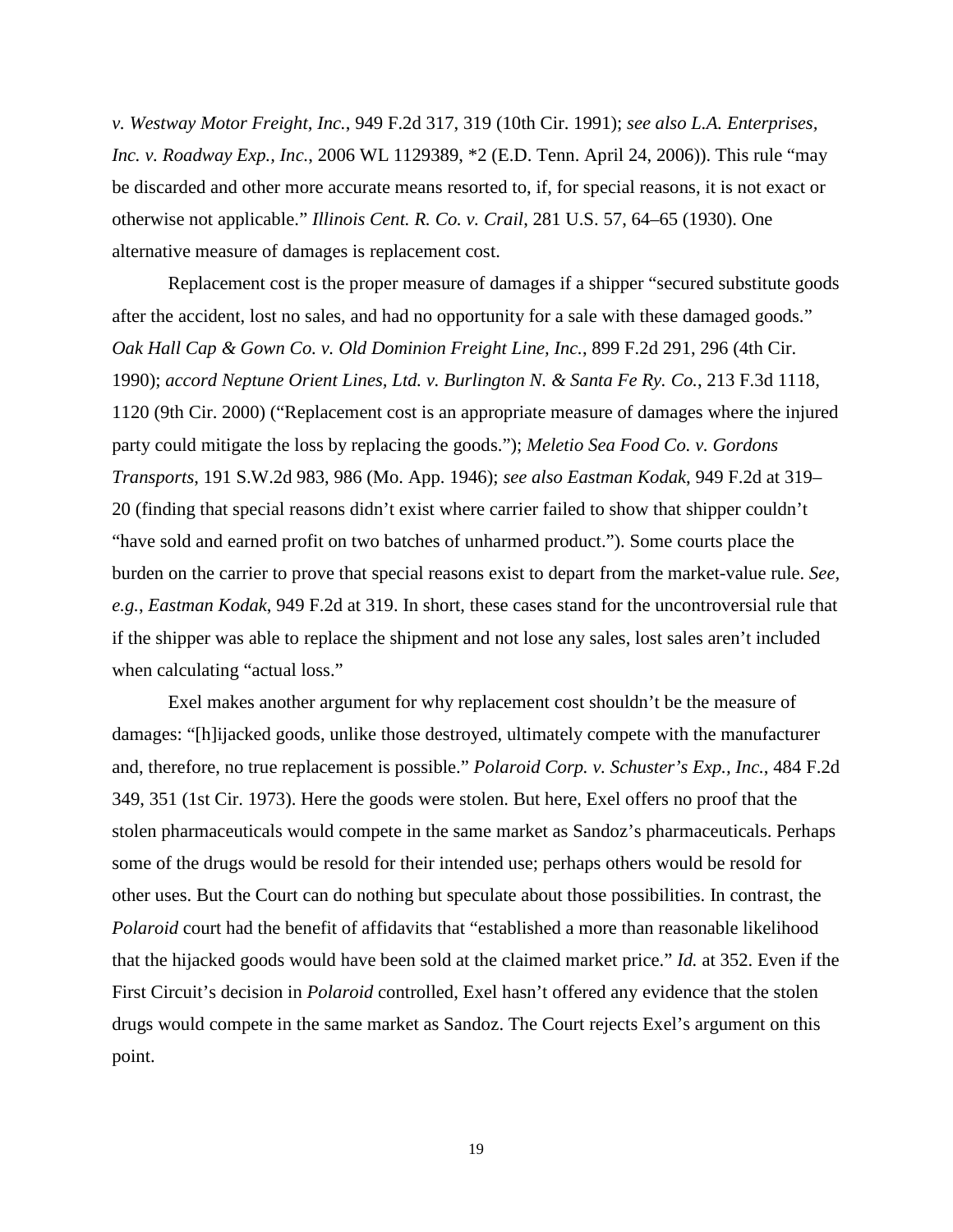To determine what measure of damages to apply, the Court must analyze whether Sandoz lost any sales. Neither side offers conclusive evidence on this point.

 SRT states that the fact that Sandoz lost no sales is "undisputed." (SRT's Resp. at 33, Doc. 161). The Court sees a hazier picture. SRT claims that Sandoz's sales director testified that he was "very confident" that Sandoz was able to deliver replacement pharmaceuticals to its customer, (*Id.* at 32 (citing Gargiule Dep. at 5–6, 114–15)), but the Court hasn't located the cited language from the Gargiule deposition in the record.<sup>[5](#page-19-0)</sup> SRT also points to emails from Sandoz indicating that the "replacement order for [the customer] was placed yesterday . . . ." (SRT's Resp., Ex. A at PageID 4454, Doc. 161-2). SRT's evidence is extremely thin and far from conclusive. In fact, the only piece of evidence in the record seems to be an unauthenticated, uncorroborated, and unexplained email—hardly firm ground on which to base a multi-million dollar decision.

 Sandoz hasn't done much more. Sandoz could produce evidence that it wasn't able to replace the shipment. Sandoz could prove its losses if it wasn't able to replace the shipment or if it was able to replace the shipment but at a discount. Sandoz hasn't provided proof that it lost sales.

If this case were in the Tenth Circuit, SRT would be liable for market value because it has failed to bear the burden of proving that Sandoz lost sales. *See Eastman Kodak*, 949 F.2d at 319 (10th Cir.); *accord Travelers*, 2000 WL 900482 (D. Or.) (collecting cases). But some courts analyze nearly identical statutes and require a plaintiff to provide "sufficient evidence to show that it actually lost sales because Defendant failed to deliver the goods." *Levi Strauss & Co. v. Sea-Land*, No. 00-CIV-7585, 2003 WL 21108311, at \*2 (S.D.N.Y. May 15, 2003) (analyzing the Carriage of Goods by Sea Act ("COGSA")). Sandoz hasn't done that. If the burden is on SRT to prove that Sandoz lost sales thus justifying a departure from the market-value rule, then SRT likely loses on this issue. On the other hand, placing the burden on SRT implies that a rebuttable presumption applies in favor of the market-value rule. And while the market-value rule is the norm in Carmack Amendment cases, it is still only the usual way to measure "actual loss," which is the statutory standard for damages. 49 U.S.C. § 14706 (a)(1). Furthermore, Carmack-Amendment plaintiffs must prove their damages as part of their prima facie case. *Mo. Pac. R.* 

 $\overline{a}$ 

<span id="page-19-0"></span><sup>5</sup> The excerpts provided by Exel include 31 pages of the Gargiule deposition. (*See* Ex. to Pl.'s Mot. File Doc. Under Seal, Doc. 100-2).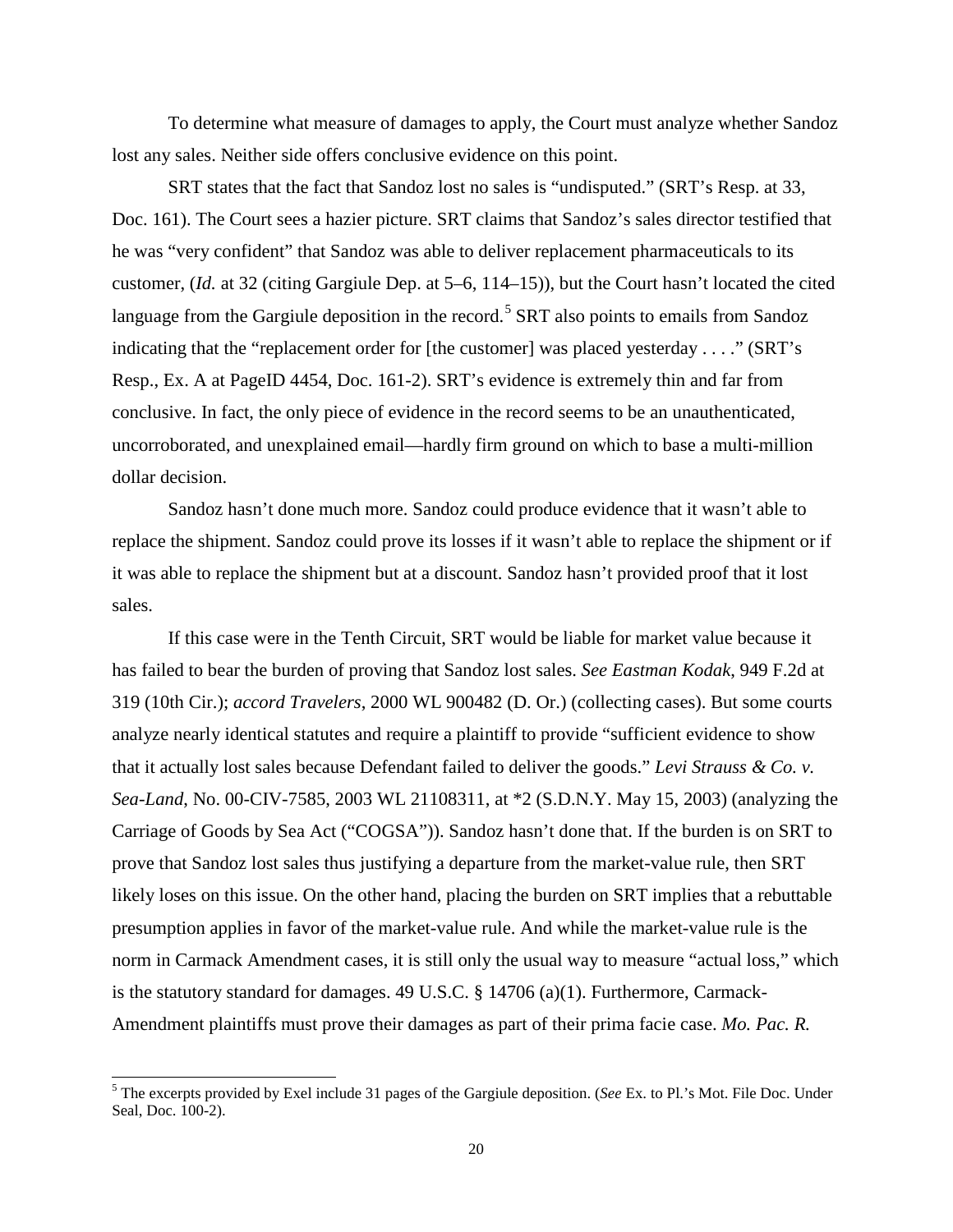*Co. v. Elmore & Stahl*, 377 U.S. 134, 138 (1964). Here, to grant summary judgment, the Court must determine that Sandoz actually lost sales. There is a genuine dispute of that material fact (and a genuine lack of facts), so summary judgment is inappropriate.

The Court must decide what measure of damages to apply as a matter of law. But whether Sandoz lost any sales is a factual issue that the Court must resolve on its way to that decision. If Sandoz didn't lose any sales, then replacement cost will be the measure of damages; if Sandoz did lose sales, then it is entitled to recoup what it would have made. With the facts before it, the Court can't resolve the issue with any amount of certainty. Therefore, the Court will deny Exel's Motion for Summary Judgment on the measure of damages. The Court recognizes its duty to decide the issue as a matter of law but will defer such decision until the factual issue—whether Sandoz lost sales–is resolved.

 One issue that need not be further evaluated is the amount of damages if the Court should find that replacement value is the proper measure of damages. The parties don't dispute the amount of damages if the market-value rule applies, but SRT argues that if replacement value applies, a reasonable jury could find that the replacement value is \$2.4 million, not \$5.9 million. Exel argues that SRT has waived its right to dispute the amount of replacement-cost damages because that was the measure used in this Court's first judgment for Exel, and SRT did not present any countervailing evidence at that time. Now, SRT supports its position with one email from a Sandoz employee that says, "Our cost has been finally derived. [I]t's \$2.4 mil[.]" (Ex. B to SRT's Resp. at 2, Doc. 161-3). But, as Exel observes, that same email chain refers to the COGS (Cost of Goods Sold) price to be \$5.9 million. (*Id.* at 5). The email stating that Sandoz's cost was \$2.4 million is the only piece of evidence SRT offers to create a genuine dispute of material fact on this issue. The fact is material, but the dispute is not genuine.

Exel provides evidence that refutes the unsupported Ochs email as proof of \$2.4 million in damages. Exel also provides proof that Sandoz's damages were \$5.9 million. Exel points to the deposition testimony of Martin Gargiule to show that Robin Ochs, the author of the \$2.4 million-cost email, was not in a position to have the knowledge to make that statement. Instead, Mr. Gargiule, Sandoz's proffered witness on damages, provided a detailed description of the accounting procedures that led to the derivation of \$5.9 million as the final cost to Sandoz. Mr. Gargiule testified that since Sandoz purchased much of the pharmaceuticals from a company called Novartis, and that company was Sandoz's sister company, it is more difficult to derive the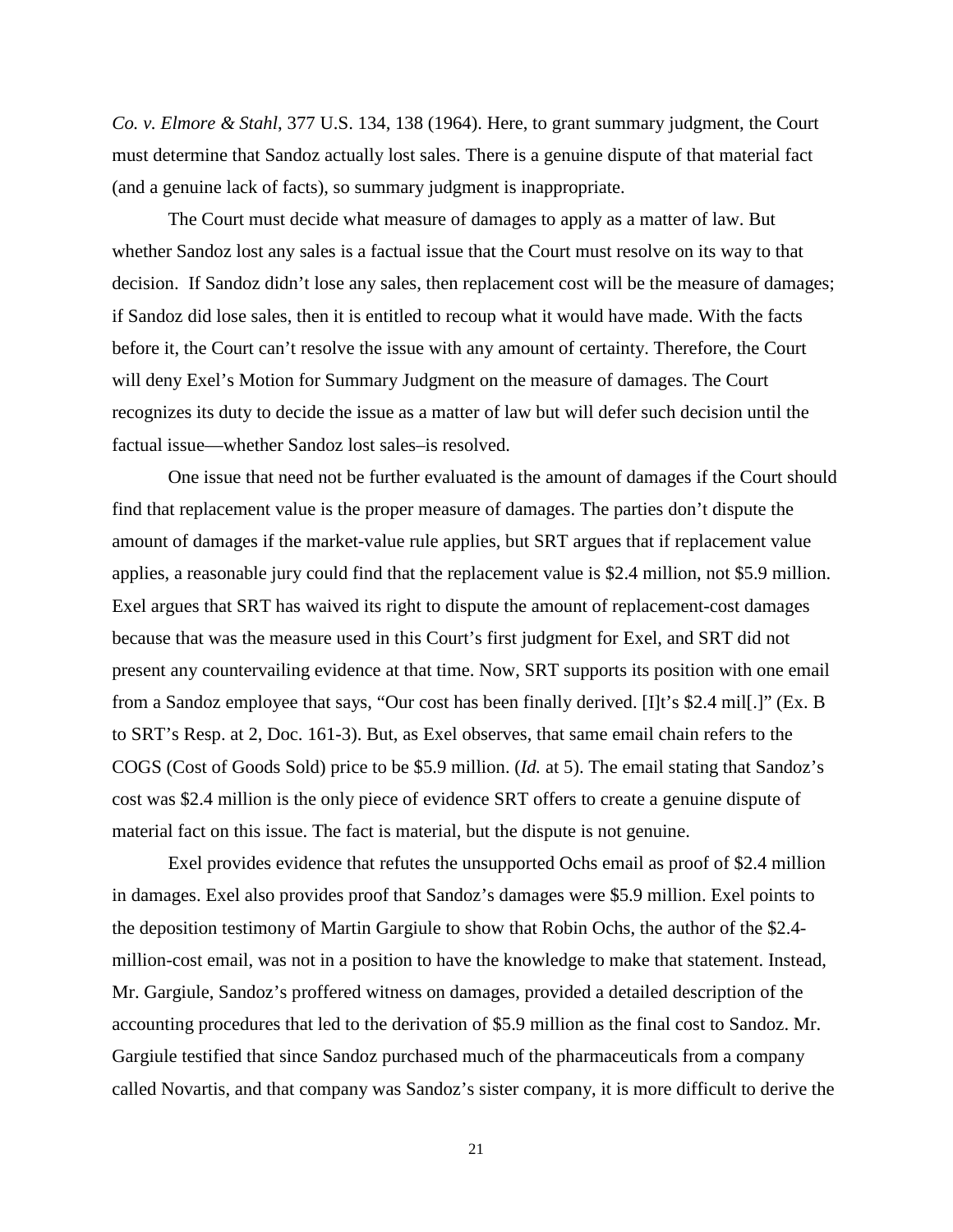cost to Sandoz than merely looking at invoices. The cost to Sandoz is different from the cost to Novartis, and that difference is the result of profit allocation. Costs and profits must be allocated to the correct owners for a variety of reasons: "either for IP, distribution rights, [or] customer relationships." (Gargiule Dep. at 37:5–7). Sandoz paid its sister company for the pharmaceuticals the value "that Novartis believes is fair and appropriate for that product." (*Id.* at 37:7–9). After explaining various aspects of the accounting procedure used to derive Sandoz's replacement cost, including taking out all estimated "rebates, discounts, and returns," Sandoz determined that its cost for the lost pharmaceuticals was \$5,890,338.82. (*Id.* at 72–73; *see also* Ex. to Gargiule Dep., Doc. 155-17).

 The Court is left to only speculate as to the basis for Ms. Ochs's statement that the final cost to Sandoz was \$2.4 million. Speculation wouldn't be the basis for a reasonable jury award; therefore, Exel is entitled to summary judgment on the amount of damages. If replacement cost is the measure of damages used by the Court, the award will be \$5,890,338.82.

### **D. Federal Law Establishes the Appropriate Rate for Prejudgment Interest**

 Finally, SRT argues that the Court should use the rate in 28 U.S.C. § 1961 to calculate prejudgment interest. Exel responds with this Court's order of December 5, 2014 calculating prejudgment interest at the rate prescribed by Ohio's prejudgment interest statute. (Op. & Order (Dec. 5, 2014), Doc. 130). Exel argues that this "settled issue" is law of the case. (Exel's Reply at 30). But the Court's earlier decision on prejudgment interest was based on SRT's breach of the MTSA, so the Court applied the Ohio prejudgment interest statute to the state law breach of contract claim. (*See* Op. & Order (Dec. 5, 2014) at 7). Conversely here, the Court is granting judgment on a federal claim brought under the Carmack Amendment. And, as the Court said in that order, "a court hearing a federal claim applies federal common law rules." (Op. & Order at 7, (citing *In re ClassicStar Mare Lease Litig.*, 727 F.3d 473, 497 (6th Cir. 2013))). The Court will apply federal law, 28 U.S.C. § 1961, to calculate prejudgment interest.

## **IV.Conclusion**

The Court **GRANTS IN PART AND DENIES IN PART** Exel's Motion for Summary Judgment. (Docs. 154, 155).

The Court **DENIES** SRT's Motion for Summary Judgment. (Doc. 153). IT IS SO ORDERED.